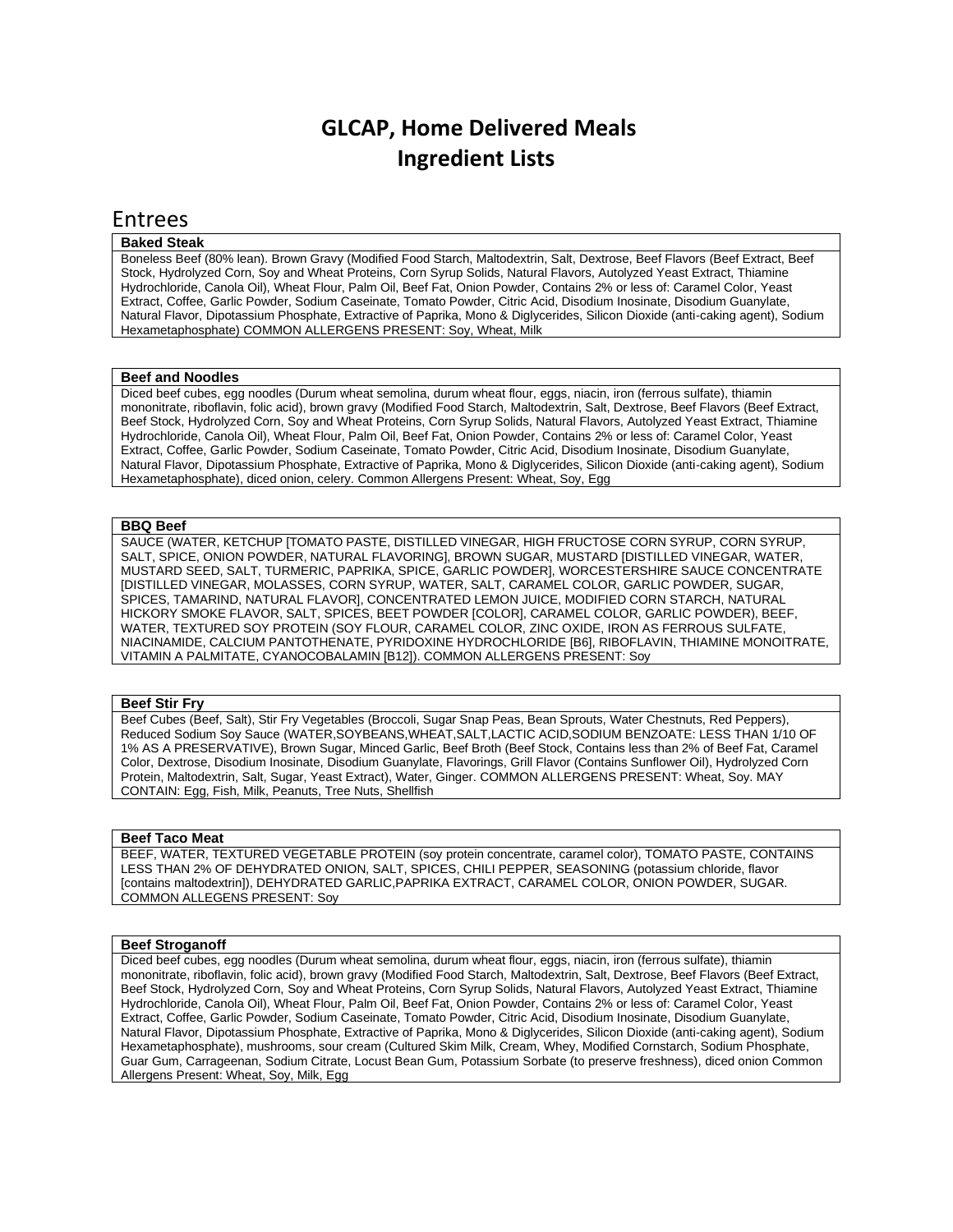# **Beefy Chili**

Ground beef 81% lean, diced onions, chili seasoning (enriched wheat flour (flour, niacin, iron, thiamin mononitrate, riboflavin, folic acid), spices (including chili pepper), salt, onion, garlic, cocoa powder processed with alkali, and natural flavor), chili beans (Prepared Red Beans, Water, Tomato Paste, Modified Corn Starch, Salt, Chili Pepper, Sugar, Paprika, Onion, Garlic, Calcium Chloride), tomato juice (Tomato Juice from Concentrate (Water, Tomato Concentrate), Salt, Vitamin C (Ascorbic Acid), Citric Acid), water, diced green chilies Common Allergens Present: Wheat

# **Beef Hot Dog**

Beef, water, salt, less than 2% of the following: flavoring, potassium lactate, sodium diacetate, sodium phosphate, sugar, sodium erythorbate, sodium nitrite, oleoresin of paprika

# **Beefy Goulash**

Elbow macaroni (Durum wheat semolina, niacin, iron (ferrous sulfate), thiamin mononitrate, riboflavin, folic acid), ground beef 81% lean, diced tomatoes (Tomatoes, Tomato Juice, Sugar, Salt, Dried Onion, Calcium Chloride, Dried Celery, Dried Bell Peppers, Natural Flavor, Citric Acid), diced onion, diced green peppers, spaghetti sauce (Tomato Concentrate (Water, Tomato Paste), Corn Syrup, Salt, Spices, Dehydrated Parsley, Citric Acid, Natural Flavor) Common Allergens Present: Wheat

#### **Beefy Stew**

Beef, Beef Stock, Potatoes, Carrots, Water, Green Peas, Food Starch - Modified, Celery, Contains less than 2% of Calcium Lactate, Caramel Color, Disodium Guanylate, Disodium Inosinate, Flavoring (Contains Canola Oil), Grill (Contains Sunflower Oil), Lactic Acid, Maltodextrin, Onion Powder, Paprika, Salt, Sugar, Yeast Extract. COMMON ALLERGENS PRESENT: None

#### **Cabbage Roll**

CABBAGE LEAVES, WATER, COOKED BEEF, TOMATOES (TOMATOES, TOMATO JUICE, CITRIC ACID), COOKED RICE, TOMATO PASTE, ONION, EGG, BREAD CRUMBS (WHEAT FLOUR, SUGAR, YEAST, SOYBEAN OIL, SALT), GREEN BELL PEPPER, SALT, FOOD STARCH-MODIFIED, TEXTURED VEGETABLE PROTEIN (SOY PROTEIN CONCENTRATE, CARAMEL COLOR), CELERY, SUGAR, NONFAT DRY MILK, ISOLATED SOY PROTEIN, VINEGAR (DISTILLED WHITE VINEGAR, WATER), SPICES, DRIED BEEF STOCK, CARAMEL COLOR, DEHDYRATED GARLIC. COMMON ALLERGENS PRESENT: Egg, Wheat, Soy, Milk

#### **Calico Beans**

Beef Crumbles (Beef, Water, Textured Soy Flour, Salt, Spices, Granulated Onion, Granulated Garlic, Caramel Color), Baked Beans (White Beans, Water, Sugar, Brown Sugar, Modified Food Starch, Salt, Bacon (Water, Salt, Sugar, Sodium Phosphate, Sodium Erythorbate, Sodium Nitrate), Mustard Flour, Caramel Color, Liquid Smoke, Calcium Chloride, Natural Flavor), Kidney Beans, Great Northern Beans, Green Pepper, Brown Sugar, Ketchup (Tomato Concentrate, High Fructose Corn Syrup, Distilled Vinegar, Corn Syrup, Less Than 2% Of: Spice, Onion Powder, Natural Flavors), Cider vinegar, Ground Mustard, Salt, Bacon Bits (Pork, Water (May Contain Salt, Sea Salt, Potassium Chloride, Sugar, Brown Sugar, Dextrose, Smoke Flavoring, Celery Juice Powder, Sodium Phosphates, Contains 2% or less of Sodium Erythorbate, Sodium Ascorbate, Sodium Nitrite, Lactic Acid Starter Culture, Artificial Maple Flavor [Artificial Maple Flavor, Corn Syrup, Water, Caramel Color])

# **Cheeseburger**

Beef Patty: Pure Beef. American Cheese Slice: American cheese (milk, cheese cultures, salt, enzymes, annatto vegetable color, if colored), water, cream, sodium citrate, color added, salt, sorbic acid added as a preservative, and soy lecithin (non-sticking agent). COMMON ALLERGENS PRESENT: Milk, Soy

# **Cheese Ravioli**

Ravioli ( Wheat Flour (Durum Whole Wheat Flour, Enriched Durum Flour [Enriched with Niacin, Ferrous Sulfate, Thiamine Mononitrate, Riboflavin, Folic Acid]), Water, Liquid Pasteurized Whole Eggs, Part Skim Ricotta Cheese (Whey, Milk, Vinegar, Carrageenan as a stabilizer), Shredded Mozzarella Cheese (Pasteurized Whole Milk, Cheese Cultures, Salt, Enzymes, Rice Flour, Powdered Cellulose to prevent caking, Natamycin a natural mold inhibitor), Enriched Bread Crumbs (Enriched Wheat Flour, Niacin, Reduced Iron, Thiamine Mononitrate, Riboflavin, Folic Acid), Dried Whole Eggs, Grated Romano Cheese (Pasteurized Cows Milk, Cheese Cultures, Salt, Enzymes, Powdered Cellulose to prevent caking), Salt, Parsley Flakes, Granulated Garlic, Black Pepper, Nutmeg. Marinara Sauce (Tomato Puree (Water, Tomato Paste), Diced Tomatoes, High Fructose Corn Syrup, Soyben Oil, Less Than 2% Of: Salt, Dried Garlic, Sea Salt, Dried Onion, Citric Acid, Dried Parsley, Spices. COMMON ALLERGENS PRESENT: Wheat, Milk, Eggs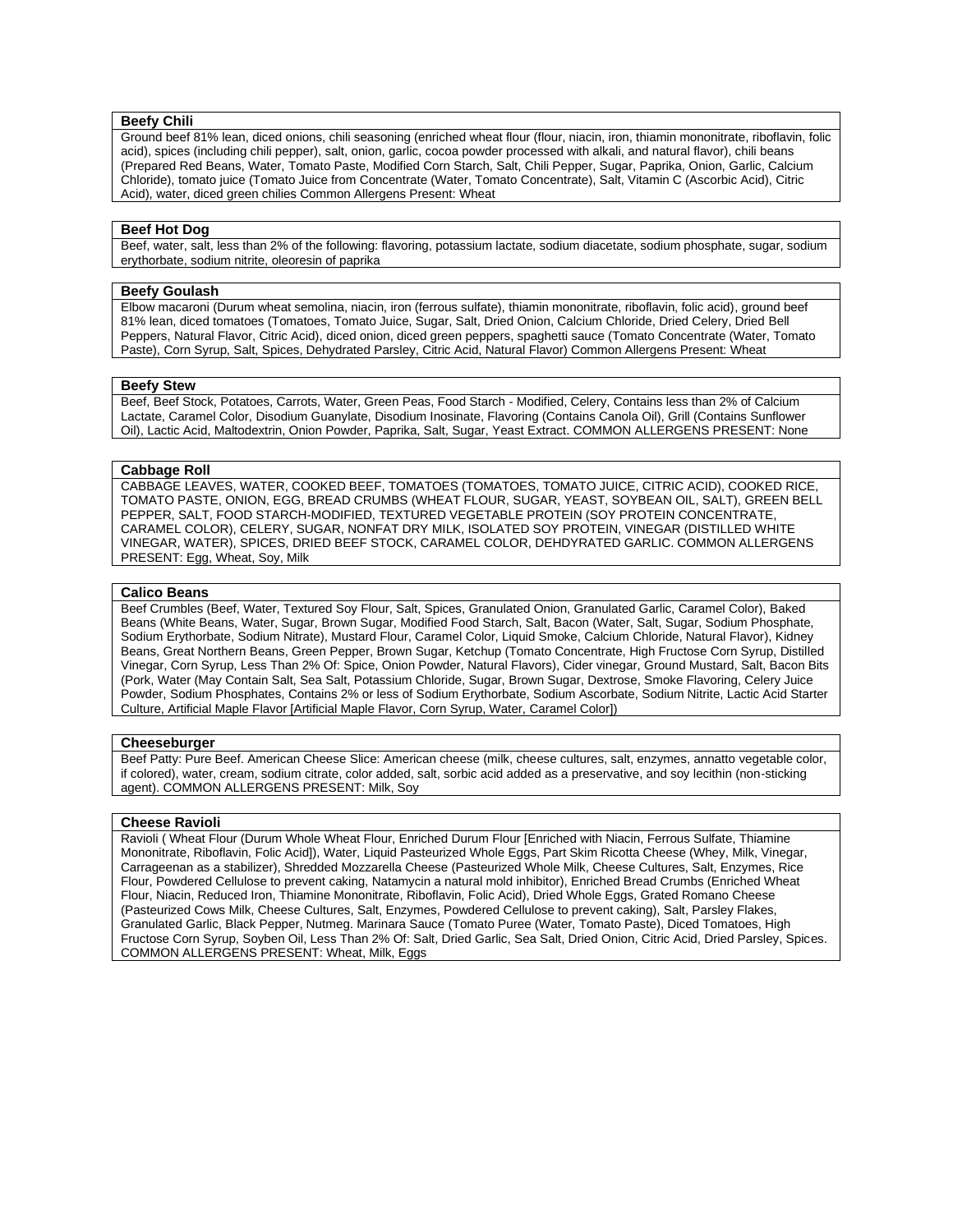# **Chicken Alfredo**

MILK (VITAMIN D3 ADDED), COOKED WHITE MEAT CHICKEN (CHICKEN BREAST WITH RIB MEAT, WATER, SEASONING [SALT, SUGAR, SPICE EXTRACTIVES ON A DEXTROSE CARRIER], SODIUM PHOSPHATES), COOKED ENRICHED PASTA (WATER, SEMOLINA [MILLED WHEAT, NIACIN, FERROUS SULFATE, THIAMINE MONONITRATE, RIBOFLAVIN, FOLIC ACID], EGG WHITES), WATER, BROCCOLI, MARGARINE (SOYBEAN OIL, PALM OIL, WATER, SALT, CONTAINS 2% OR LESS OF: MONO- & DIGLYCERIDES, SOYBEAN LECITHIN [SOY], NATURAL FLAVOR, ANNATTO [COLOR], VITAMIN A PALMITATE ADDED), RED BELL PEPPER, PARMESAN CHEESE (PASTEURIZED MILK, CHEESE CULTURES, SALT, ENZYMES), CARROTS, BUTTER, CANOLA OIL, CHICKEN STOCK CONCENTRATE (CHICKEN STOCK, NATURAL FLAVORS [CONTAINS CHICKEN MEAT], SALT, CHICKEN FAT, GARLIC POWDER, SPICES, VEGETABLE STOCK [CARROT, CELERY, ONION, LEEK, RED BELL PEPPER, TOMATO, PARSLEY, GARLIC]), FOOD STARCH-MODIFIED, WHEAT FLOUR, SALT, SUGAR, CHEESE BLEND (CHEDDAR, GRANULAR, SEMI-SOFT AND BLUE CHEESE [PASTEURIZED MILK, CHEESE CULTURES, SALT, ENZYMES], WATER, SODIUM PHOSPHATE, VINEGAR, SALT), MONO- & DIGLYCERIDES, XANTHAN GUM, DEHYDRATED GARLIC, SPICE. COMMON ALLERGENS PRESENT: Milk, Soy, Wheat, Egg

#### **Chicken Breast, BBQ**

100% USDA Inspected Chicken. BBQ Sauce: WATER, CORN SYRUP, HIGH FRUCTOSE CORN SYRUP, DISTILLED VINEGAR, TOMATO PASTE, MOLASSES, FOOD STARCH-MODIFIED, SALT, PREPARED MUSTARD(WATER, VINEGAR, MUSTARD SEED, SALT, TURMERIC, SPICES), CONTAINS LESS THAN 2% OF SPICES, NATURAL SMOKE FLAVOR, ONION\*, SODIUM BENZOATE AND POTASSIUM SORBATE (AS PRESERVATIVES), PAPRIKA, GARLIC\*. \*DEHYDRATED.

# **Chicken Breast with Gravy**

100% USDA Inspected Chicken, Chicken Gravy (Food Starch, Wheat Flour, Maltodextrin, Salt, Hydrolyzed Soy Protein, Palm Oil, Chicken Fat, Chicken Flavors (Natural Flavors, Chicken Stock, Autolyzed Yeast Extract, Chicken Meat Powder, Chicken Fat, Lactic Acid, Calcium Lactate, Sodium Phosphate), Cooked Chicken, Onion Powder, Contains 2% or less of: Sugar, Yeast Extract, Sodium Caseinate, Chicken Broth, Disodium Inosinate & Disodium Guanylate, Spices, Dipotassium Phosphate, Parsley, Mono & Diglycerides, Beta Carotene, Natural Flavor, Silicon Dioxide (anti-caking agent), Sodium Hexametaphosphate, Extractive of Turmeric, Caramel Color, Sunflower Oil. COMMON ALLERGENS PRESENT: Soy, Wheat, Milk

# **Chicken and Broccoli Stir Fry**

Shredded Chicken, Broccoli, Chicken Base (salt, dextrose, food starch-modified, chicken fat, palm oil and soybean oil, monosodium glutamate, onion powder, turmeric, spice and natural flavorings, disodium inosinate and disodium guanylate, oleoresin paprika), soy sauce (water, salt, corn syrup, distilled vinegar, caramel color, contains less than 2% hydrolyzed soy protein, sodium benzoate and potassium sorbate as preservatives, citric acid), Ginger, Crushed Red Pepper Flakes, Minced Garlic (Garlic, Water, Phosphoric Acid, Sodium Benzoate), Cornstarch, Sesame Oil, Brown Sugar.COMMON ALLERGENS PRESENT: Soy

#### **Chicken Cacciatore**

Chicken breast, diced onions, diced tomatoes (Tomatoes, Tomato Juice, Sugar, Salt, Dried Onion, Calcium Chloride, Dried Celery, Dried Bell Peppers, Natural Flavor, Citric Acid), diced green peppers, marinara sauce (Tomato Puree (Water, Tomato Paste), Diced Tomatoes, High Fructose Corn Syrup, Soyben Oil, Less Than 2% Of: Salt, Dried Garlic, Sea Salt, Dried Onion, Citric Acid, Dried Parsley, Spices)

#### **Chicken Cordon Bleu**

Boneless, skinless, breast of chicken with rib meat (containing up to 8% of a solution of water, seasoning (sugar, salt, dehydrated chicken broth, dehydrated garlic, dehydrated onion), seasoning (modified potato starch, flavoring), vinegar with natural flavor, sodium phosphates), Filling (pasteurized-process Swiss & American cheese [Swiss cheese (cultured milk, salt, enzymes), American cheese (cultured milk, salt, enzymes), cream, sodium phosphates], cooked ham water added(pork, water, salt, dextrose, sodium lactate, sodium phosphates, sodium erythorbate, sodium diacetate, sodium nitrite)), Breading (bleached wheat flour, whey, yellow corn flour, dextrose, salt, blend of Romano and Parmesan cheese (pasteurized cows milk, cheese cultures, salt, sodium silicoaluminate, sorbic acid, enzymes), yeast, spices, soybean oil, oleoresin paprika, annatto extract, sodium silicoaluminate, garlic powder, onion powder, natural flavor), Batter (water, enriched bleached wheat flour [wheat flour, niacin, ferrous sulfate, thiamine mononitrate, riboflavin, folic acid), modified food starch, yellow corn flour, salt, leavening [sodium acid pyrophosphate, sodium bicarbonate]). COMMON ALLERGENS PRESENT: Milk, Wheat, Soy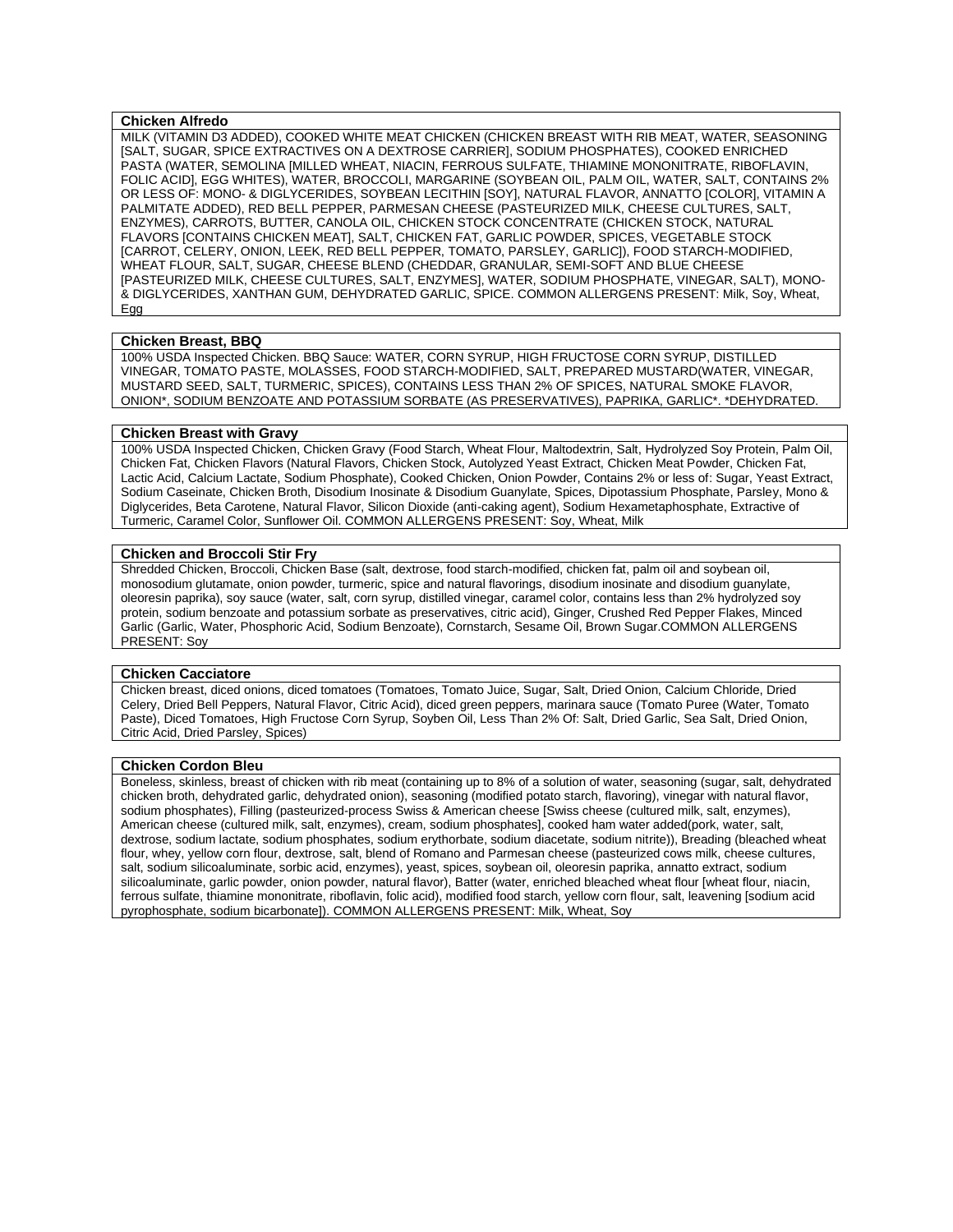# **Chicken Enchiladas w/ Cheese Sauce**

TORTILLA [WATER, MASA (STONEGROUND WHOLE GRAIN CORN MASA FLOUR, CELLULOSE GUM, TRACE OF LIME)], CHICKEN BREAST WITH RIB MEAT (WATER, SALT, SODIUM PHOSPHATES), WATER, MONTEREY JACK CHEESE (PASTEURIZED CULTURED MILK, SALT, ENZYMES), TEXTURED SOY PROTEIN CONTCENTRATE, MECHANICALLY SEPARATED CHICKEN, CONTAINS 2% OR LESS OF CHICKEN BASE (CHICKEN MEAT INCLUDING NATURAL CHICKEN JUICES, SALT, MALTODEXTRIN, CHICKEN FAT, SUGAR, DRIED WHEY, FLAVORINGS, TURMERIC), VEGETABLE OIL, DEHYDRATED RED BELL PEPPER, ISOLATED SOY PROTEIN (ISOLATED SOY PROTEIN WITH LESS THAN 2% LECITHIN), DRIED ONION, RICE STARCH, NATURAL FLAVOR, SPICES, SEA SALT (POTASSIUM MAGNESIUM CHLORIDE, SALT), SALT, BUTTER FLAVOR (MALTODEXTRIN, BUTTER FLAVOR, ANNATTO AND TURMERIC (FOR COLOR)], SODIUM ALGINATE. COMMON ALLERGENS PRESENT: Milk, Soy

Cheese Sauce: Enchilada Sauce (TOMATO PUREE (WATER, TOMATO PASTE), WATER, CONTAINS LESS THAN 2% OF MODIFIED CORN STARCH, SUGAR, SALT, SPICES, DEHYDRATED CHILI PEPPER, ONION POWDER, GARLIC POWDER, XANTHAN GUM, CRUSHED RED PEPPER), Trio Cheese Sauce (MALTODEXTRIN, TAPIOCA STARCH, WHEY, SOYBEAN OIL, SALT, DEXTROSE, CANOLA OIL, CHEDDAR CHEESE FLAVOR BLEND (CHEDDAR CHEESE [PASTEURIZED MILK, CHEESE CULTURES, SALT, ENZYMES], MALTODEXTRIN, DISODIUM PHOSPHATE, FLAVORS, SODIUM CITRATE, XANTHAN GUM, TOCOPHEROLS), 2% OR LESS OF YEAST EXTRACT, MODIFIED CORNSTARCH, CORN SYRUP SOLIDS, SUGAR, DIPOTASSIUM PHOSPHATE, SODIUM CASEINATE (A MILK DERIVATIVE), CALCIUM CASEINATE, COLOR ADDED, XANTHAN GUM, BHT, BUTTERMILK POWDER, YELLOW 5, YELLOW 6, SPICE, NATURAL FLAVORS, DISODIUM INOSINATE/DISODIUM GUANYLATE, SODIUM SILICOALUMINATE, EXTRACTIVES OF PAPRIKA. COMMON ALLERGENS PRESENT: Milk. MAY CONTAIN: Egg, Wheat, Soy)

# **Chicken Jambalaya**

Shredded chicken, corn and black bean salad (sweet corn, cooked black beans, tomato, onion, green bell pepper, red bell pepper, contains less than 2% of brown sugar, citric acid, dehydrated vegetables (onion, bell pepper, garlic), lime juice powder (lime juice concentrate, modified food starch, maltodextrin, citric acid), natural flavor (including grill and smoke), olive oil, salt, spices, sugar, yeast extract), diced tomatoes (Tomatoes, Tomato Juice, Sugar, Salt, Dried Onion, Calcium Chloride, Dried Celery, Dried Bell Peppers, Natural Flavor, Citric Acid), tomato juice (Tomato Juice from Concentrate (Water, Tomato Concentrate), Salt, Vitamin C (Ascorbic Acid), Citric Acid), water, spanish rice (Enriched Long Grain Parboiled Rice (Rice, Iron Phosphate, Niacin, Thiamine Mononitrate, Folic Acid), Spanish Seasoning [Dehydrated Vegetables (Tomato, Red & Green Bell Pepper, Onion, Garlic, Chili Pepper), Maltodextrin, Salt, Yeast Extract, Sugar, Spice, Paprika Extractive, Citric Acid, Disodium Inosinate & Disodium Guanylate, Soybean Oil, Contains 2% or Less Silicon Dioxide (Anticaking)]

## **Chicken Kiev**

Boneless, skinless, breast of chicken with rib meat (containing up to 8% of a solution of water, seasoning (sugar, salt, dehydrated chicken broth, dehydrated garlic, dehydrated onion), seasoning (modified potato starch, flavoring), vinegar with natural flavor, sodium phosphates), Filling (unsalted butter [pasteurized cream, lactic acid, natural flavoring], seasoning [salt, dehydrated garlic, sugar dextrose, spices, natural flavorings, annatto extract, oleoresin turmeric], parsley), Breading (bleached wheat flour, whey, yellow corn flour, dextrose, salt, blend of Romano and Parmesan cheese (pasteurized cows milk, cheese cultures, salt, sodium silicoaluminate, sorbic acid, enzymes), yeast, spices, soybean oil, oleoresin paprika, annatto extract, sodium silicoaluminate, garlic powder, onion powder, natural flavor), Batter (water, enriched bleached wheat flour [wheat flour, niacin, ferrous sulfate, thiamine mononitrate, riboflavin, folic acid], modified food starch, yellow corn flour, salt, leavening [sodium acid pyrophosphate, sodium bicarbonate]) Pre-browned in vegetable oil. COMMON ALLERGENS PRESENT: Milk, Wheat, Soy

#### **Chicken Marsala**

Chicken breast, brown gravy (Brown Gravy (Modified Food Starch, Maltodextrin, Salt, Dextrose, Beef Flavors (Beef Extract, Beef Stock, Hydrolyzed Corn, Soy and Wheat Proteins, Corn Syrup Solids, Natural Flavors, Autolyzed Yeast Extract, Thiamine Hydrochloride, Canola Oil), Wheat Flour, Palm Oil, Beef Fat, Onion Powder, Contains 2% or less of: Caramel Color, Yeast Extract, Coffee, Garlic Powder, Sodium Caseinate, Tomato Powder, Citric Acid, Disodium Inosinate, Disodium Guanylate, Natural Flavor, Dipotassium Phosphate, Extractive of Paprika, Mono & Diglycerides, Silicon Dioxide (anti-caking agent), Sodium Hexametaphosphate), marsala sauce (White Wine, High Fructose Corn Syrup, Salt, Malic Acid, Caramel Color, Potassium Metabisulfite (Preservative), Potassium Sorbate (Preservative). Contains: Sulfites), mushrooms. Common Allergens Present: Wheat, Soy

#### **Chicken Noodle Casserole**

Egg noodles (Durum wheat semolina, durum wheat flour, eggs, niacin, iron (ferrous sulfate), thiamin mononitrate, riboflavin, folic acid), shredded chicken, cream of mushroom soup (WATER, VEGETABLE OIL (CORN, CANOLA, AND/OR SOYBEAN), MUSHROOMS, MODIFIED FOOD STARCH, WHEAT FLOUR, CONTAINS LESS THAN 2% OF: SALT, CREAM (MILK), SOY PROTEIN CONCENTRATE, YEAST EXTRACT, DEHYDRATED WHEY, FLAVORING, DEHYDRATED GARLIC), 2% milk, shredded cheese (cheese (cultured pasteurized milk, salt, enzymes, color added) Monterey jack cheese (cultured pasteurized milk, salt, enzymes), anticake (potato starch, powdered cellulose), paprika. Common Allergens Present: Milk, Wheat, Soy, Egg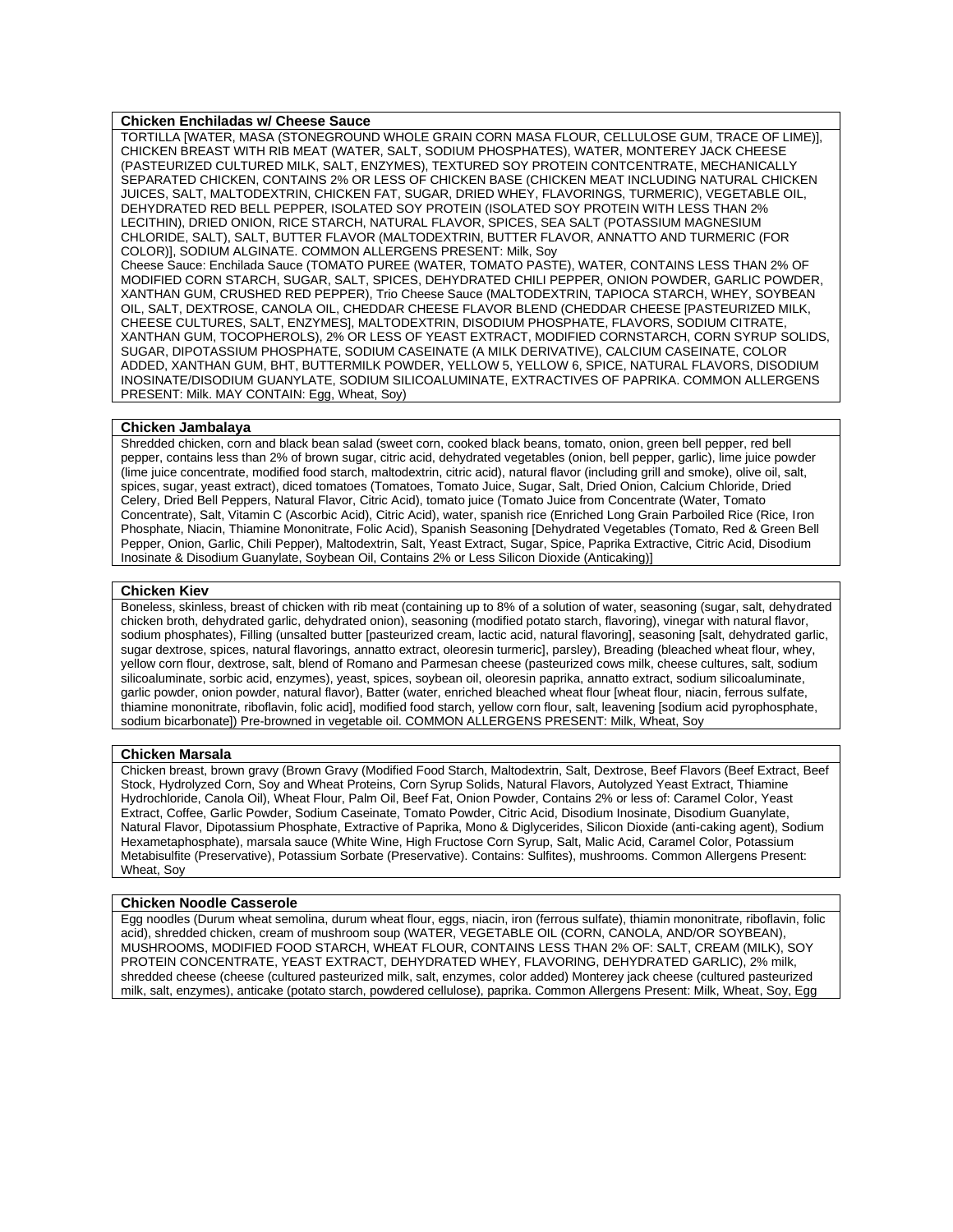# **Chicken Noodles over Mashed Potatoes**

Chicken Noodles (WATER, COOKED ENRICHED EGG NOODLES (WATER, SEMOLINA [WHEAT], EGGS, ENRICHED WITH NIACIN, IRON [FERROUS SULFATE], THIAMINE MONONITRATE, RIBOFLAVIN, FOLIC ACID), COOKED WHITE MEAT CHICKEN (COOKED WHITE MEAT CHICKEN, WATER, POTASSIUM LACTATE, SODIUM TRIPOLYPHOSPHATE, SALT), ONIONS, CARROTS, CELERY, CHICKEN BASE (CHICKEN MEAT INCLUDING NATURAL CHICKEN JUICES, SALT, HYDROLYZED SOY PROTEIN, NATURAL FLAVORINGS, SUGAR, POTATO FLOUR, TURMERIC [COLOR] AND CARROT POWDER), CONTAINS LESS THAN 2% OF BUTTER (PASTEURIZED CREAM, SALT), MODIFIED CORN STARCH, SUGAR, GRANULATED GARLIC, SPICES, XANTHAN GUM, LEMON JUICE CONCENTRATE), Mashed Potatoes (POTATOES, CONTAINS 2% OR LESS OF: ASCORBIC ACID (VITAMIN C), MONO AND DIGLYCERIDES, CALCIUM STEAROYL-2- LACTYLATE, NATURAL FLAVOR, FRESHNESS PRESERVED WITH: SODIUM BISULFITE, BHT), Margarine: VEGETABLE OIL BLEND (PALM OIL AND SOYBEAN OIL), WATER, SALT, CONTAINS LESS THAN 2% OF SOY LECITHIN, VEGETABLE MONO & DIGLYCERIDES, POTASSIUM SORBATE (A PRESERVATIVE), CITRIC ACID, NATURAL & ARTIFICIAL FLAVOR, BETA CAROTENE (COLOR), VITAMIN A PALMITATE ADDED, WHEy) COMMON ALLERGENS PRESENT: Egg, Milk, Soy, Wheat

# **Chicken Salad**

COOKED WHITE MEAT CHICKEN (WHITE MEAT CHICKEN, WATER, POTASSIUM LACTATE, SODIUM TRIPOLYPHOSPHATE, SALT), CELERY, SALAD DRESSING (SOYBEAN OIL, WATER, VINEGAR, SUGAR, EGG YOLKS, MODIFIED CORN STARCH, SALT, MUSTARD FLOUR, SPICE, PAPRIKA, NATURAL FLAVOR, DRIED GARLIC), SUGAR, CONTAINS LESS THAN 2% OF SALT, CITRIC ACID, MODIFIED CORNSTARCH, CARRAGEENAN (CARRAGEENAN, DEXTROSE), SPICES. COMMON ALLERGENS PRESENT: Egg

#### **Chili Dog with Cheese**

Beef Hot Dog: Beef, water, salt, less than 2% of the following: flavoring, potassium lactate, sodium diacetate, sodium phosphate, sugar, sodium erythorbate, sodium nitrite, oleoresin of paprika. Chili Dog Sauce: Water, Beans, Beef, Tomato Paste, Food Starch - Modified, Spice, Salt, Onion Powder, Paprika, Enriched Wheat Flour (Wheat Flour, Niacin, Ferrous Sulfate, Thiamine Mononitrate, Riboflavin, Folic Acid), Corn Flour, Sugar, Flavor (Torula Yeast, Maltodextrin, Flavoring), Garlic Powder, Natural Coloring and Flavoring. Shredded Mexican Cheese: Cheddar cheese (cultured pasteurized milk, salt, enzymes, color added), montery jack cheese (cultured pasteurized milk, salt, enzymes), anticake (potato starch, powdered cellulose).COMMON ALLERGENS PRESENT: Wheat, Milk

# **Chipped Beef**

MILK (VITAMIN D3 ADDED), DRIED BEEF (BEEF, SALT, POTASSIUM CHLORIDE, SODIUM ERYTHORBATE, SODIUM NITRITE, BHT, TBHQ, CITRIC ACID), CHICKEN BROTH, CREAM, WATER, NONFAT DRY MILK, MODIFIED CORN STARCH, BUTTER, WHEAT FLOUR, RICE FLOUR, SUGAR, SALT, FLAVORINGS, MONO- & DIGLYCERIDES WITH CITRIC ACID TO HELP PROTECT FLAVOR, NATURAL BUTTER FLAVOR (WHEY SOLIDS, ENZYME-MODIFIED BUTTER, MALTODEXTRIN, SALT, DEHYDRATED BUTTER, GUAR GUM, ANNATTO AND TURMERIC [FOR COLOR]), NATURAL CREAM FLAVOR (MALTODEXTRIN, NATURAL CREAM FLAVOR), DEXTROSE, COLORED WITH ANNATTO (SOYBEAN OIL, MONO- & DIGLYCERIDES AND ANNATTO EXTRACT), CARAMEL COLOR. COMMON ALLERGENS PRESENT: Milk, Wheat

#### **Creamed Chicken**

Shredded chicken, cream of chicken soup (CHICKEN STOCK, MODIFIED FOOD STARCH, VEGETABLE OIL, WHEAT FLOUR, CREAM (MILK), CONTAINS LESS THAN 2% OF: SALT, CHICKEN\*, CARROT JUICE CONCENTRATE, SOY PROTEIN CONCENTRATE, CHICKEN FAT, YEAST EXTRACT, FLAVORING, CHICKEN BROTH\*, CANE SUGAR, ONIONS\*, CELERY EXTRACT, ONION EXTRACT. \*DRIED), 2% milk, garlic powder, parsley flakes Common Allergens Present: Milk, Soy, Wheat

# **Creamed Chicken and Dumplings**

Chicken Broth, Water, Cooked Chicken Meat, Enriched Semolina Flour, Durum Flour and Wheat Flour (Malted Barley Flour, Niacin, Ferrous Sulfate, Thiamine Mononitrate, Riboflavin, Folic Acid), Chicken Fat, Salt, Palm Oil, Monoglyceride, Food Starch - Modified, Eggs, Flavorings, Leavening (Sodium Acid Pyrophosphate, Sodium Bicarbonate, Corn Starch, Monocalcium Phosphate), Onion Powder, Disodium Inosinate, Disodium Guanylate, Natural Coloring and Flavoring. COMMON ALLERGENS PRESENT: Wheat, Egg

#### **Cubed Steak**

Boneless Beef (80% lean). Brown Gravy: Modified Food Starch, Maltodextrin, Salt, Dextrose, Beef Flavors (Beef Extract, Beef Stock, Hydrolyzed Corn, Soy and Wheat Proteins, Corn Syrup Solids, Natural Flavors, Autolyzed Yeast Extract, Thiamine Hydrochloride, Canola Oil), Wheat Flour, Palm Oil, Beef Fat, Onion Powder, Contains 2% or less of: Caramel Color, Yeast Extract, Coffee, Garlic Powder, Sodium Caseinate, Tomato Powder, Citric Acid, Disodium Inosinate, Disodium Guanylate, Natural Flavor, Dipotassium Phosphate, Extractive of Paprika, Mono & Diglycerides, Silicon Dioxide (anti-caking agent), Sodium Hexametaphosphate. COMMON ALLERGENS PRESENT: Soy, Wheat, Milk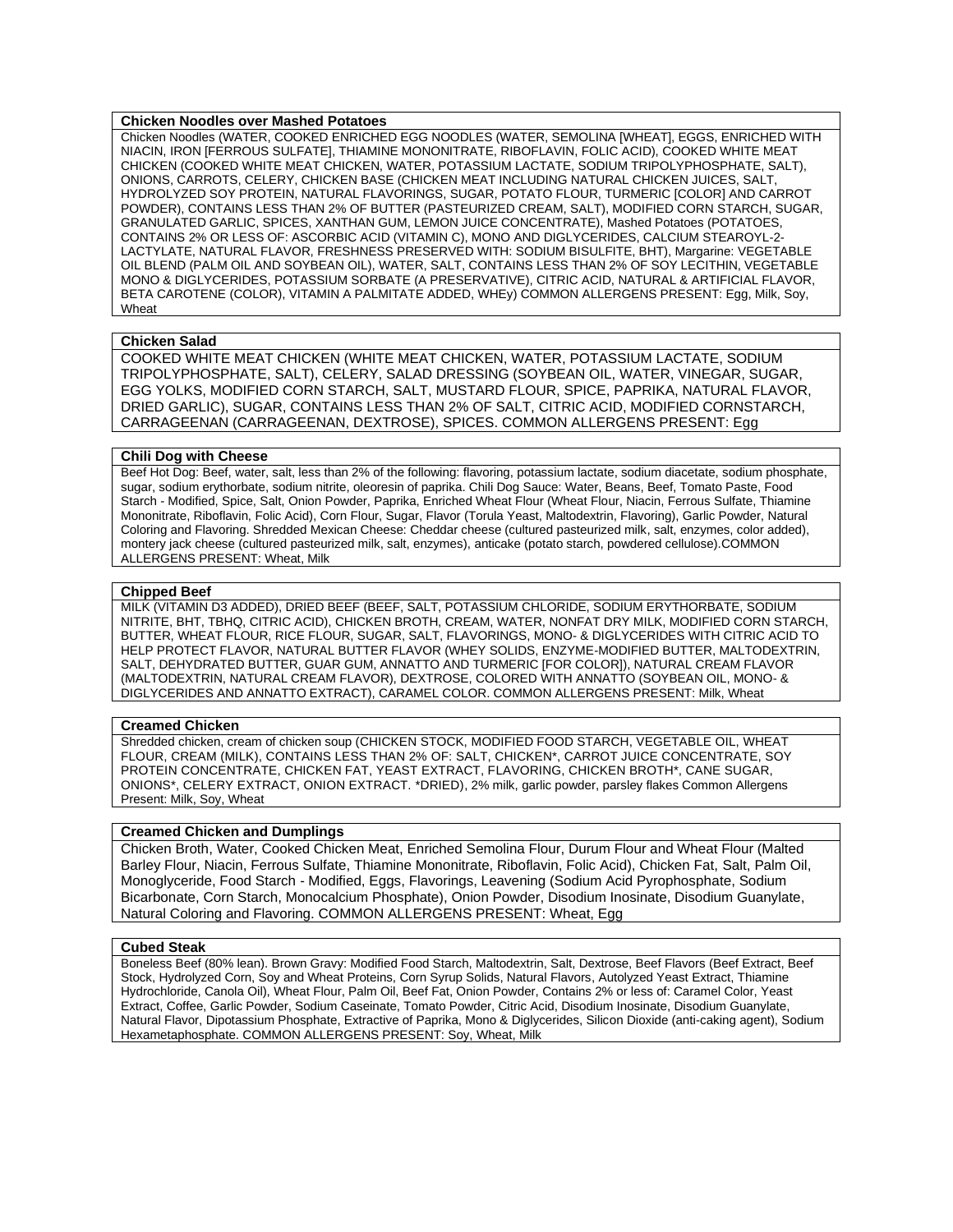# **Egg Salad**

EGGS, SOYBEAN OIL, CONTAINS LESS THAN 2% OF SUGAR, WATER, EGG YOLKS (EGG YOLKS, SALT), WHITE DISTILLED VINEGAR, SALT, GRANULATED ONION, LEMON JUICE CONCENTRATE, MAYONNAISE SPICE BLEND FLAVOR (MEDIUM CHAIN TRIGLYCERIDES, NATURAL AND ARTIFICIAL FLAVORS). COMMON ALLERGENS PRESENT: EGG

#### **French Toast**

EGG MIX: WHOLE EGGS, WHEY (MILK) SUGAR, CONTAINS 2% OR LESS OF THE FOLLOWING: SALT, NATURAL VANILLAFLAVOR ( PROPYLENE GLYCOL, WATER, ALCOHOL, INVERT SYRUP, NATURAL FLAVOR, VANILLA EXTRACT), XANTHAN GUM, CITRIC ACID. BREAD: WHOLE WHEAT FLOUR, WATER, ENRICHED WHEAT FLOUR (FLOUR, MALTED BARLEY FLOUR,NIACIN, REDUCED IRON, THIAMIN MONONITRATE (VITAMIN B1), RIBOFLAVIN (VITAMIN B2), FOLIC ACID), WHEATGLUTEN, SUGAR, YEAST, SOYBEAN OIL, SALT, ETHOXYLATED MONO- AND DIGLYCERIDES, CALCIUM PROPIONATE (PRESERVATIVE), CALCIUM SULFATE, MONOCALCIUM PHOSPHATE, SOY LECITHIN, POTASSIUM IODATE), CINNAMON GLAZE: SOYBEAN OIL, SUGAR, CINNAMON, VEGETABLE MONO-AND DIGLYCERIDES, SALT, NATURAL FLAVORS, BETA CAROTENE (COLOR), VITAMIN A PALMITATE ADDED. COMMON ALLERGENS PRESENT: Egg, Milk, Wheat, Soy

# **Ham and Potato Skillet**

Ham shanks (Ham shanks, Water, Salt, Sugar, Sodium Nitrite), scalloped potatoes (POTATO (DRY), SEASONING [MODIFIED FOOD STARCH, WHEY, LACTOSE, DRIED ONION, CORN SYRUP SOLIDS, SUNFLOWER OIL, SALT, POTASSIUM CHLORIDE, DRIED GARLIC, MALTODEXTRIN, CREAM CHEESE (PASTEURIZED CREAM, CHEESE CULTURE, SALT, CAROB BEAN GUM, GUAR GUM), NATURAL FLAVORS, DIPOTASSIUM PHOSPHATE, DRIED GREEN ONION, MONO AND DIGLYCERIDES, CHEDDAR CHEESE (PASTEURIZED MILK, CHEESE CULTURES, SALT, ENZYMES), YEAST EXTRACT, NONFAT MILK, SPICES, ANNATTO EXTRACT (COLOR), AND SOYBEAN OIL]. FRESHNESS PRESERVED WITH SODIUM BISULFITE), diced green peppers, pimientos COMMON ALLERGENS PRESENT: Milk

#### **Ham, Glazed Baked**

Ham cured with water, salt, sodium phosphate, sodium erythorbate, sodium nitrite, Pineapple, pineapple juice, Brown sugar (sugar, cane molasses.COMMON ALLERGENS PRESENT: None

#### **Ham Salad**

SMOKED CHOPPED HAM WITH NATURAL JUICES (HAM, WATER, CONTAINS 2% OR LESS OF THE FOLLOWING: SALT, DEXTROSE, POTASSIUM LACTATE, SODIUM PHOSPHATE, SODIUM DIACETATE, SODIUM ERYTHORBATE, SODIUM NITRITE, FLAVORING), SALAD DRESSING (SOYBEAN OIL, HIGH FRUCTOSE CORN SYRUP, WHITE DISTILLED VINEGAR, WATER, EGG YOLKS [EGG YOLKS, SALT], MUSTARD [WATER, DISTILLED VINEGAR, MUSTARD SEED, SALT, SPICES], SALT, CONTAINS LESS THAN 2% OF WHEAT STARCH, SODIUM DIACETATE, CITRIC ACID, SPICES, GUAR GUM, XANTHAN GUM, TURMERIC [COLOR] AND ANNATTO [COLOR], SUGAR, CALCIUM DISODIUM EDTA, RED 40), SWEET RELISH (PICKLES, CORN SYRUP, DISTILLED VINEGAR, WATER, SALT, RED PEPPERS, XANTHAN GUM, NATURAL FLAVORS, CALCIUM CHLORIDE [FIRMING AGENT], POLYSORBATE 80, SODIUM BENZOATE [PRESERVATIVE], YELLOW 5), SUGAR, ONIONS, CONTAINS LESS THAN 2% OF CRACKER MEAL (BLEACHED WHEAT FLOUR), XANTHAN GUM. COMMON ALLERGENS PRESENT: EGG, WHEAT

#### **Ham Slices**

Cured With: Water, Dextrose, Contains 2% or Less of the Following: Vinegar, Salt, Sodium Phosphate, Sodium Erythorbate, Seasoning (Salt, Natural Flavors), Sodium Nitrite. COMMON ALLERGENS PRESENT: None

# **Hamburger Gravy**

Beef Crumbles (Beef, Water, Textured Soy Flour, Salt, Spices, Granulated Onion, Granulated Garlic, Caramel Color), brown gravy (Modified Food Starch, Maltodextrin, Salt, Dextrose, Beef Flavors (Beef Extract, Beef Stock, Hydrolyzed Corn, Soy and Wheat Proteins, Corn Syrup Solids, Natural Flavors, Autolyzed Yeast Extract, Thiamine Hydrochloride, Canola Oil), Wheat Flour, Palm Oil, Beef Fat, Onion Powder, Contains 2% or less of: Caramel Color, Yeast Extract, Coffee, Garlic Powder, Sodium Caseinate, Tomato Powder, Citric Acid, Disodium Inosinate, Disodium Guanylate, Natural Flavor, Dipotassium Phosphate, Extractive of Paprika, Mono & Diglycerides, Silicon Dioxide (anti-caking agent), Sodium Hexametaphosphate), onions, green peppers, garlic powder, pimientos. COMMON ALLERGENS PRESENT: Soy, Wheat, Milk

## **Honey Dijon Chicken**

Chicken Breast, 100% USDA Inspected Chicken, Honey Dijon Mustard Dressing (SOYBEAN OIL, WATER, SUGAR, DIJON MUSTARD (DISTILLED VINEGAR, WATER, MUSTARD SEED, SALT, WHITE WINE, CITRIC ACID, TURMERIC, TARTARIC ACID, SPICES), HONEY, DISTILLED VINEGAR, MODIFIED CORN STARCH, EGG YOLK, MUSTARD FLOUR, SALT, XANTHAN GUM, SODIUM BENZOATE, POTASSIUM SORBATE AND CALCIUM DISODIUM EDTA (TO PROTECT QUALITY). COMMON ALLERGENS PRESENT: Egg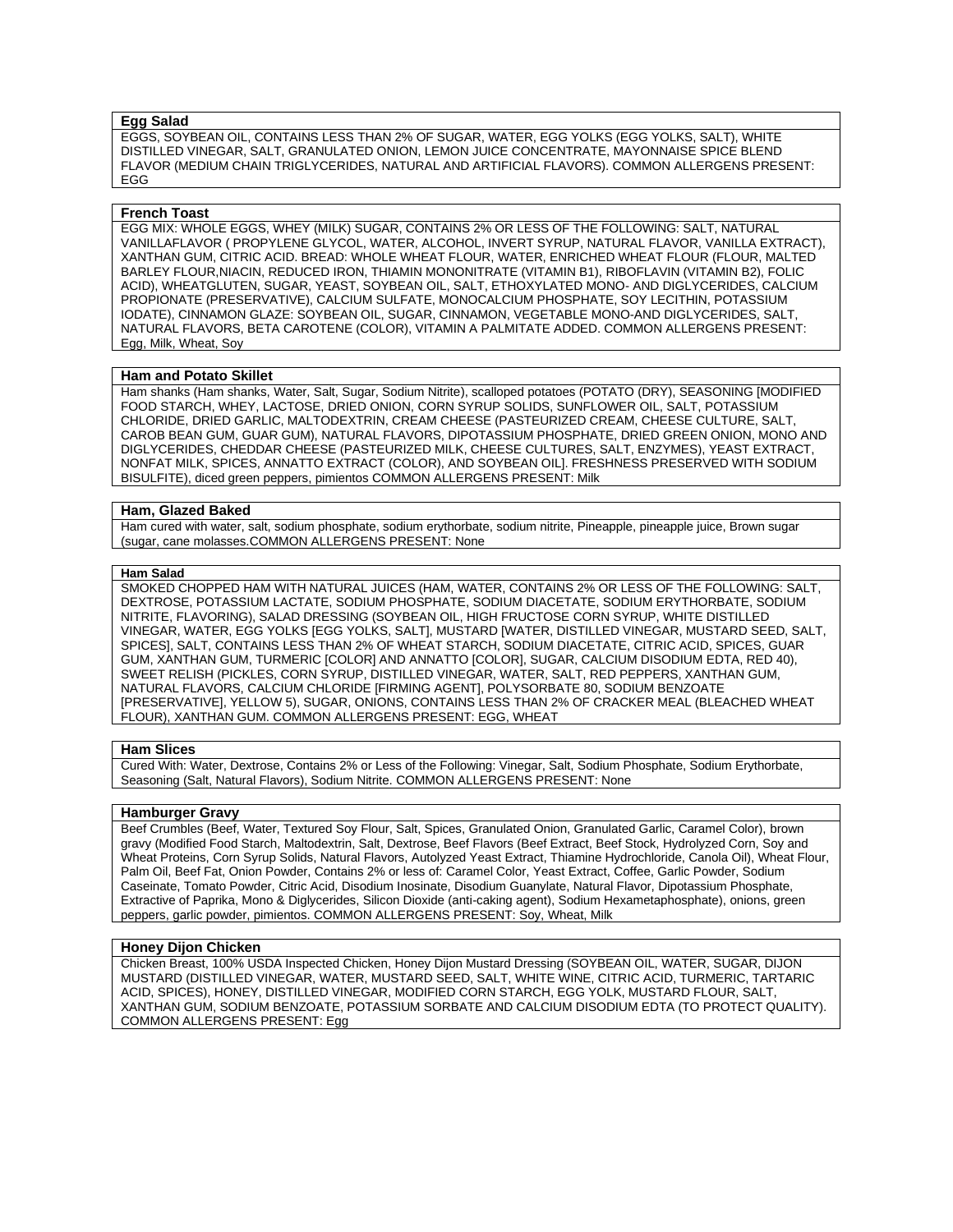# **Italian Chicken**

Chicken Breast, 100% USDA Inspected Chicken, Italian Dressing (WATER, DISTILLED VINEGAR, SUGAR, SALT, MALTODEXTRIN, CONTAINS LESS THAN 2% OF CELLULOSE GEL AND GUM, XANTHAN GUM, ONION,\* GARLIC,\* POTASSIUM SORBATE AND SODIUM BENZOATE (PRESERVATIVES), CARRAGEENAN, CITRIC ACID, RED BELL PEPPER,\* SPICE, AUTOLYZED YEAST EXTRACT, NATURAL FLAVOR, YELLOW 5, YELLOW 6. \*DRIED)

#### **Lasagna**

TOMATOES (TOMATOES, TOMATO JUICE, CITRIC ACID), COOKED ENRICHED LASAGNA PASTA (WATER, SEMOLINA [MILLED WHEAT, NIACIN, FERROUS SULFATE, THIAMINE MONONITRATE, RIBOFLAVIN, FOLICACID]), COOKED BEEF, COTTAGE CHEESE (FAT FREE MILK, MILK, CREAM, NONFAT DRY MILK, WHEY, SALT, GUAR GUM, MONO- & DIGLYCERIDES, CARRAGEENAN, LOCUST BEAN GUM, POLYSORBATE 80, MICROBIAL ENZYMES), TOMATO PASTE, WATER, MOZZARELLA CHEESE (CULTURED PASTEURIZED PART-SKIM MILK, SALT, ENZYMES), ONION, PARMESAN CHEESE (PASTEURIZED MILK, CHEESE CULTURES, SALT, ENZYMES), ROMANO CHEESE (PASTEURIZED SHEEPS MILK, CHEESE CULTURES, SALT,ENZYMES), SUGAR, FOOD STARCH-MODIFIED, SALT, SPICES, GARLIC POWDER, MONO- & DIGLYCERIDES. COMMON ALLERGENS PRESENT: Wheat, Milk

# **Macaroni and Cheese**

Elbow Macaroni (Durum wheat semolina, niacin, iron (ferrous sulfate), thiamin mononitrate, riboflavin, folic acid), Cheese Sauce (MALTODEXTRIN, TAPIOCA STARCH, WHEY, SOYBEAN OIL, SALT, DEXTROSE, CANOLA OIL, CHEDDAR CHEESE FLAVOR BLEND (CHEDDAR CHEESE [PASTEURIZED MILK, CHEESE CULTURES, SALT, ENZYMES], MALTODEXTRIN, DISODIUM PHOSPHATE, FLAVORS, SODIUM CITRATE, XANTHAN GUM, TOCOPHEROLS), 2% OR LESS OF YEAST EXTRACT, MODIFIED CORNSTARCH, CORN SYRUP SOLIDS, SUGAR, DIPOTASSIUM PHOSPHATE, SODIUM CASEINATE (A MILK DERIVATIVE), CALCIUM CASEINATE, COLOR ADDED, XANTHAN GUM, BHT, BUTTERMILK POWDER, YELLOW 5, YELLOW 6, SPICE, NATURAL FLAVORS, DISODIUM INOSINATE/DISODIUM GUANYLATE, SODIUM SILICOALUMINATE, EXTRACTIVES OF PAPRIKA), 2% Milk. COMMON ALLERGENS PRESENT: Milk, Wheat

#### **Meat Loaf**

Ground beef 81% lean, ground pork, diced onion, oats, pasteurized liquid eggs (WHOLE EGGS, WHEY, SKIM MILK, XANTHAN GUM, CITRIC ACID, 0.12% WATER ADDED AS CARRIER FOR CITRIC ACID. CITRIC ACID ADDED TO PRESERVE COLOR), ketchup (Tomato Concentrate, High Fructose Corn Syrup, Distilled Vinegar, Corn Syrup, Less Than 2% Of: Spice, Onion Powder, Natural Flavors), worcestershire sauce (distilled vinegar, molasses, water corn syrup, salt, caramel color, sugar, spices, anchovies, natural flavor (soy) and tamarind extract, brown sugar (sugar, cane molasses), onions. Common Allergens Present: Egg, Milk, Soy

#### **Meat Sauce**

Ground beef 81% lean, spaghetti sauce (Tomato Concentrate (Water, Tomato Paste), Corn Syrup, Salt, Spices, Dehydrated Parsley, Citric Acid, Natural Flavor), diced onions, pimientos, diced green peppers

#### **Meatball Sub**

Meatballs (BEEF, WATER, TEXTURED SOY FLOUR, SOY PROTEIN CONCENTRATE, CONTAINS LESS THAN 2% OF THE FOLLOWING: SALT, WHEAT FLOUR, DEHYDRATED ONION, FLAVORINGS, SODIUM PHOSPHATE, HYDROLYZED SOY PROTEIN, PAPRIKA, GARLIC POWDER, EXTRACTIVES OF PAPRIKA, NONFAT DRY MILK), Marinara Sauce (Tomato Puree (Water, Tomato Paste), Diced Tomatoes, High Fructose Corn Syrup, Soybean Oil, Less Than 2% Of: Salt, Dried Garlic, Sea Salt, Dried Onion, Citric Acid, Dried Parsley, Spices), Shredded Mozzarella Cheese (PASTEURIZED MILK, CHEESE CULTURE,SALT, ENZYMES, POWDERED CELLULOSE ADDED TO PREVENT CAKING,AND NATAMYCIN ADDED AS A MOLD INHIBITOR), Italian Sub Bun (Enriched Wheat Flour (Wheat Flour, Niacin, Iron, Thiamin Mononitrate, Riboflavin, Folic Acid), Water. Contains 2% or Less of the Following: High Fructose Corn Syrup, Wheat Gluten, Yeast, Salt, Soy Flour, Dough Conditioners (Sodium Stearyl Lactylate, Ethoxylated Mono and Diglycerides, Soy Lecithin, Calcium Peroxide), Soybean Oil, Calcium Propionate (to Retard Spoilage), Yeast Nutrients (Ammonium Chloride, Calcium Sulfate). COMMON ALLERGENS PRESENT: Soy, Wheat, Milk

# **Pasta with Pork**

Water, ground pork (no more than 30% fat), rotini (whole durum wheat flour, semolina, egg white, glycerol monostearate, niacin, ferrous sulfate, thiamine mononitrate, riboflavin, folic acid), tomato paste, contains less than 2% of onions, sugar, seasoning (potassium chloride, flavor(contains maltodextrin)), seasoning (sugar, onion, spice, garlic), salt, spices, sodium phosphates, dehydrated garlic, citric acid, dehydrated parsley.

## **Pollock for Fish Sandwich**

71.3% FISH (ALASKA POLLOCK), 28.7% BATTER & BREADING (WHOLE WHEAT FLOUR, VEGETABLE OIL [SOYBEAN AND/OR CANOLA], ENRICHED WHEAT FLOUR [FLOUR, NIACIN, FERROUS SULFATE, THIAMINE MONONITRATE, RIBOFLAVIN, FOLIC ACID], CONTAINS 2% OR LESS OF: YELLOW CORN FLOUR, WHEAT GLUTEN, IODIZED SALT, SALT, SUGAR, YEAST, WHOLE YELLOW CORN FLOUR, WATER, SOY FLOUR, DEXTROSE, EXTRACTIVES OF PAPRIKA, LEAVENING [SODIUM BICARBONATE, SODIUM ALUMINUM PHOSPHATE], MONO AND DIGLYCERIDES, SPICE EXTRACT, SPICE). COMMON ALLERGENS PRESENT: Fish, Wheat, Soy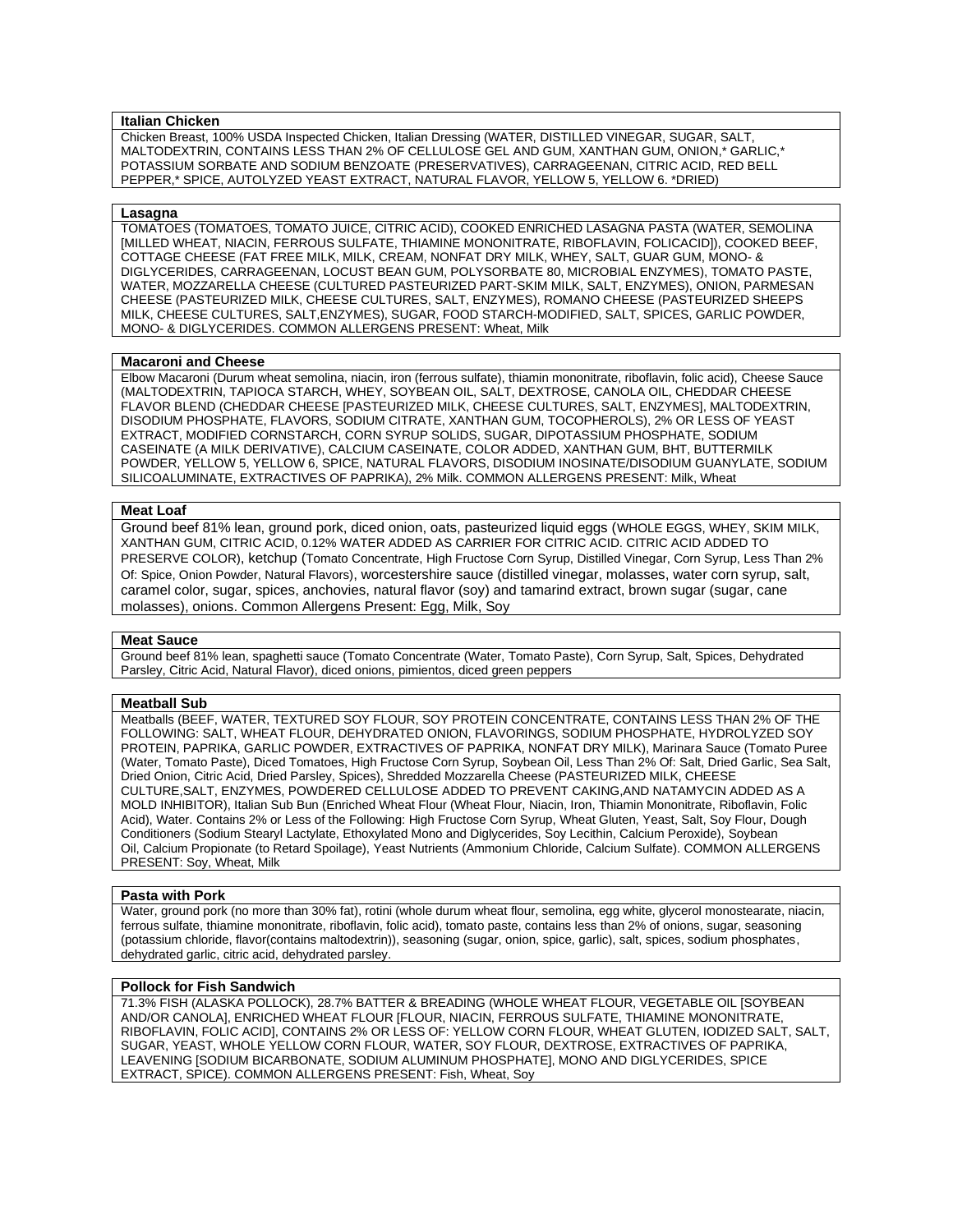# **Pork, BBQ Patty**

PORK, BARBECUE SAUCE (TOMATO KETCHUP [TOMATO CONCENTRATE, CORN SYRUP, DISTILLED VINEGAR, SALT, NATURAL FLAVORINGS, ONION POWDER, SPICE, GARLIC POWDER], BROWN SUGUR, SUGAR, MUSTARD [DISTILLED VINEGAR, WATER, MUSTARD SEED, SALT, TURMERIC, PAPRIKA, SPICE, GARLIC POWDER], DEXTROSE, VINEGAR, CLOVE), WATER, TEXTURED VEGETABLE PROTEIN PRODUCT (SOY PROTEIN CONCENTRATE, CARAMEL COLOR, ZINC OXIDE, NIACINAMIDE, FERROUS SULFATE, COPPER GLUCONATE, VITAMIN A PALMITATE, CALCIUM PANTOTHENATE, THIAMINE MONONITRATE [B1], PYRIDOXINE HYDROCHLORIDE [B6], RIBOFLAVIN [B2], CYANOCOBALAMIN [B12]), SMOKE FLAVOR, SALT, MODIFIED FOOD STARCH, SODIUM PHOSPHATE. COMMON ALLERGENS PRESENT: Soy

# **Pork Chop (Boneless and Bone In)**

Pork, water, salt, sodium tripolyphosphate (30.06%), lemon juice concentrate. Pork Gravy: Modified Food Starch, Wheat Flour, Salt, Maltodextrin, Palm Oil, Chicken Fat, Cooked Chicken, Pork Stock, Sugar, Contains 2% or less of: Yeast Extract, Beef Stock, Chicken Broth, Sodium Caseinate, Onion Powder, Dextrose, Disodium Inosinate, Disodium Guanylate, Dipotassium Phosphate, Caramel Color, Garlic Powder, Mono and Diglycerides, Beta Carotene, Extractive of Paprika, Natural Flavors, Silicon Dioxide (anti-caking agent), Sodium Hexametaphosphate. COMMON ALLERGENS PRESENT: Soy, Wheat, Milk

#### **Pork Loin**

Fresh boneless pork loins. Pork Gravy: Modified Food Starch, Wheat Flour, Salt, Maltodextrin, Palm Oil, Chicken Fat, Cooked Chicken, Pork Stock, Sugar, Contains 2% or less of: Yeast Extract, Beef Stock, Chicken Broth, Sodium Caseinate, Onion Powder, Dextrose, Disodium Inosinate, Disodium Guanylate, Dipotassium Phosphate, Caramel Color, Garlic Powder, Mono and Diglycerides, Beta Carotene, Extractive of Paprika, Natural Flavors, Silicon Dioxide (anti-caking agent), Sodium Hexametaphosphate. COMMON ALLERGENS PRESENT: Soy, Wheat, Milk

# **Pork Sloppy Joe**

Ground Pork (no more than 30% fat), water, tomato paste, textured vegetable protein (soy flour, caramel color), sugar, vinegar, Contains less than 2% of salt, dehydrated onion, sodium phosphates, chili powder (chili pepper, spices, salt, garlic powder), dehydrated red bell peppers, dehydrated green bell peppers, dehydrated garlic, paprika extract, spices, caramel color.

#### **Pot Roast**

Beef Coated with onions, seasoning (salt, sugar, modified corn starch, hydrolyzed corn gluten, onion powder, caramel color, dextrose, garlic powder, sodium phosphate, autolyzed yeast extract, spices (including celery seed). Brown Gravy: Modified Food Starch, Maltodextrin, Salt, Dextrose, Beef Flavors (Beef Extract, Beef Stock, Hydrolyzed Corn, Soy and Wheat Proteins, Corn Syrup Solids, Natural Flavors, Autolyzed Yeast Extract, Thiamine Hydrochloride, Canola Oil), Wheat Flour, Palm Oil, Beef Fat, Onion Powder, Contains 2% or less of: Caramel Color, Yeast Extract, Coffee, Garlic Powder, Sodium Caseinate, Tomato Powder, Citric Acid, Disodium Inosinate, Disodium Guanylate, Natural Flavor, Dipotassium Phosphate, Extractive of Paprika, Mono & Diglycerides, Silicon Dioxide (anti-caking agent), Sodium Hexametaphosphate. COMMON ALLERGENS PRESENT: Soy, Wheat, Milk

#### **Roast Beef Slices with Swiss Chees**

Beef, With up to 20% of a Solution of: Water, Salt, Potassium Lactate, Corn Syrup Solids, Sodium Phosphate, Sugar, Sodium Diacetate, Onion and Garlic Powder, Beef Broth, Extractives of Spices. Coated with: Salt, Caramel Color, Dextrose, Maltodextrin, Garlic Powder, Onion Powder, Black Pepper. Swiss Cheese (Pasteurized Part-Skim Milk, Cheese Culture, Salt, Enzymes) COMMON ALLERGENS PRESENT: Milk

#### **Salisbury Steak**

Beef, Red Peppers, Salt, Dehydrated Onion,Sodium Phosphates, Dextrose, Spices, Hydrolyzed Soya/Corn Protein ,Garlic Powder, Celery, Tricalcium Phosphate. Brown Gravy: Modified Food Starch, Maltodextrin, Salt, Dextrose, Beef Flavors (Beef Extract, Beef Stock, Hydrolyzed Corn, Soy and Wheat Proteins, Corn Syrup Solids, Natural Flavors, Autolyzed Yeast Extract, Thiamine Hydrochloride, Canola Oil), Wheat Flour, Palm Oil, Beef Fat, Onion Powder, Contains 2% or less of: Caramel Color, Yeast Extract, Coffee, Garlic Powder, Sodium Caseinate, Tomato Powder, Citric Acid, Disodium Inosinate, Disodium Guanylate, Natural Flavor, Dipotassium Phosphate, Extractive of Paprika, Mono & Diglycerides, Silicon Dioxide (anti-caking agent), Sodium Hexametaphosphate COMMON ALLERGENS PRESENT: Soy, wheat, milk.

#### **Shredded Chicken (Root's)**

Chicken, chicken broth, water, soy grits, salt, dextrose, soybean oil, dehydrated onion, modified corn starch, hydrolyzed soy protein, hydrolyzed corn gluten, spice extractives, spices, dehydrated parsley, sugar, corn starch, onion powder, yeast, garlic powder, turmeric, paprika. Common allergens present: Soy

# **Spaghetti and Meatballs**

Spaghetti Noodles (Durum Wheat Semolina, niacin, iron (ferrous sulfate), thiamin mononitrate, riboflavin, folic acid), spaghetti sauce (Tomato Concentrate (Water, Tomato Paste), Corn Syrup, Salt, Spices, Dehydrated Parsley, Citric Acid, Natural Flavor), Beef Meatballs ( BEEF, WATER, TEXTURED SOY FLOUR, SOY PROTEIN CONCENTRATE, CONTAINS LESS THAN 2% OF THE FOLLOWING: SALT, WHEAT FLOUR, DEHYDRATED ONION, FLAVORINGS, SODIUM PHOSPHATE, HYDROLYZED SOY PROTEIN, PAPRIKA, GARLIC POWDER, EXTRACTIVES OF PAPRIKA, NONFAT DRY MILK) COMMON ALLERGENS PRESENT: Soy, Wheat, Milk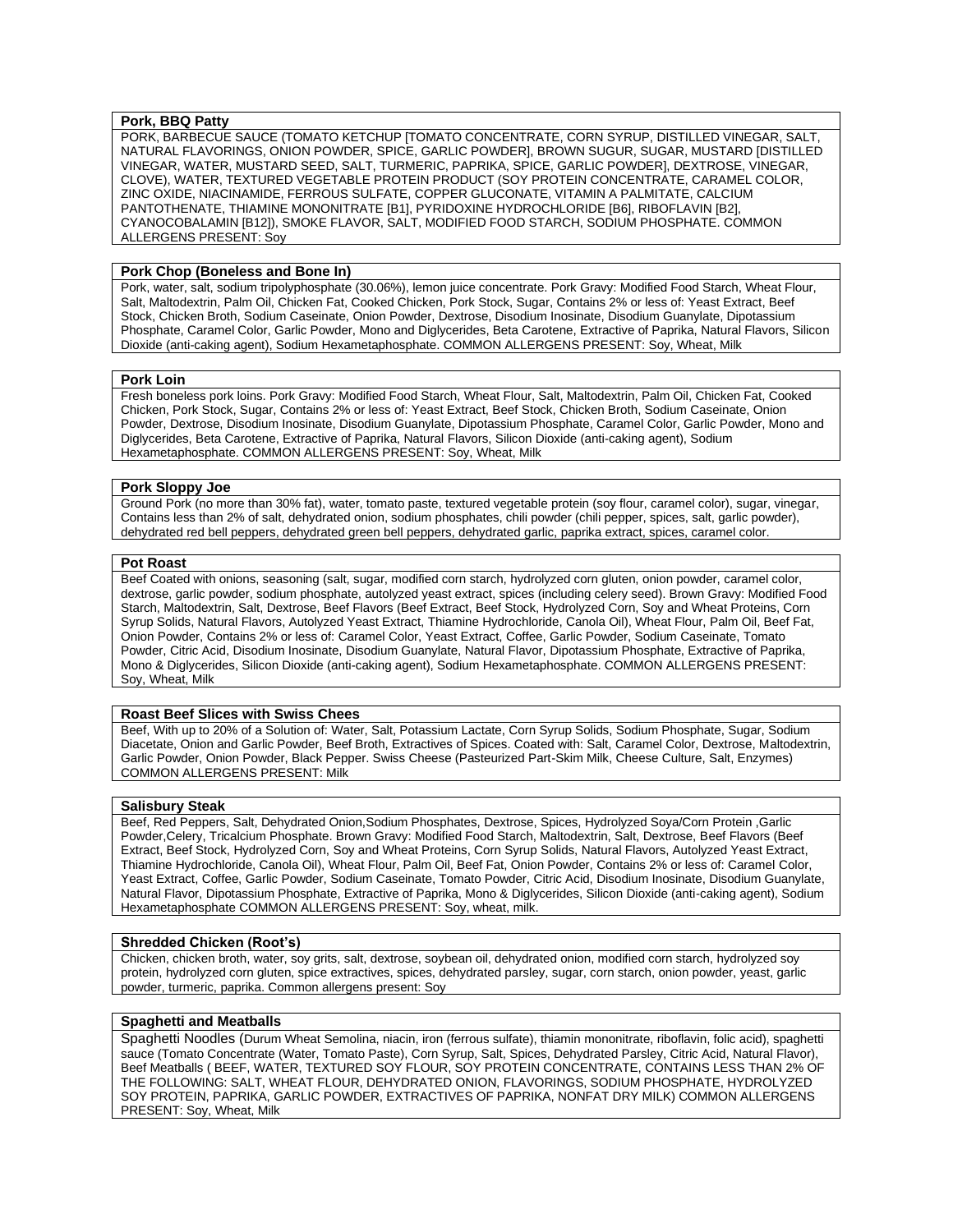# **Stuffed Pepper Cup**

GREEN BELL PEPPER, TOMATO PUREE (WATER, TOMATO PASTE), TOMATOES (TOMATOES, TOMATO JUICE, CITRIC ACID), COOKED BEEF, COOKED RICE, WATER, ONION, EGG, BREAD CRUMBS (WHEAT FLOUR, SUGAR, YEAST, SOYBEAN OIL, SALT), SALT, FOOD STARCH-MODIFIED, SUGAR, TEXTURED VEGETABLE PROTEIN (SOY PROTEIN CONCENTRATE, CARAMEL COLOR), CELERY, NONFAT DRY MILK, ISOLATED SOY PROTEIN, VINEGAR (DISTILLED WHITE VINEGAR, WATER), SPICES, DRIED BEEF STOCK, CARAMEL COLOR, DEHYDRATED GARLIC. COMMON ALLERGENS PRESENT: Milk, Soy, Egg, Wheat

# **Submarine Sandwich Meat**

TURKEY BOLOGNA: Mechanically separated turkey, water, contains 2% or less of; vinegar, modified food starch, salt, flavoring, seasoning (dextrose, sugar, garlic powder, onion powder, natural flavors, extractive of paprika), sodium phosphate, sodium erythorbate, sodium nitrite. TURKEY HAM: Turkey thigh meat, water, contains 2% or less of vinegar, dextrose, salt, sodium phosphates, sodium erythorbate, sodium nitrite. TURKEY SALAMI: Dark turkey, mechanically separated turkey, water, contains 2% or less of vinegar, flavoring, salt, dextrose, sodium phosphates, garlic powder, sodium erythorbate, spice extractives, sodium nitrite

#### **Sweet and Sour Chicken**

Diced Chicken (60% white, 40% dark), sweet and sour sauce (Water, Pineapple (Pineapple, Pineapple Juice, Citric Acid), Sugar, Tomatoes (Contains Tomato Juice, Calcium Chloride, Citric Acid), Brown Sugar, Food Starch - Modified, Onion, Vinegar, Tomato Paste, Green Peppers, Salt, Enriched Wheat Flour (Wheat Flour, Niacin, Reduced Iron, Thiamine Mononitrate, Riboflavin, and Folic Acid), Corn Oil, Natural Flavor, Soy Sauce [Water, Wheat, Soybeans, Salt, Sodium Benzoate(Preservative)], Onion Powder, Spice, Garlic Powder) COMMON ALLERGENS PRESENT: Wheat, Soy

## **Sweet Potato Crusted Alaskan Pollock**

71.3% ALASKA POLLOCK; 28.7% BATTER AND BREADING: WHOLE WHEAT FLOUR, ENRICHED BLEACHED WHEAT FLOUR (FLOUR, NIACIN, REDUCED IRON, THIAMINE MONONITRATE, RIBOFLAVIN, FOLIC ACID), MODIFIED CORN STARCH, WATER, DEHYDRATED SWEET POTATOES, CONTAINS 2% OR LESS OF: SUGAR, SALT, WHOLE YELLOW CORN FLOUR, YEAST, YELLOW CORN FLOUR, LEAVENING (SODIUM ACID PYROPHOSPHATE, SODIUM BICARBONATE), SPICES, CARAMEL COLOR, ONION POWDER, GARLIC POWDER, PAPRIKA EXTRACT (COLOR). PAR-FRIED IN CANOLA, COTTONSEED, AND/OR SOYBEAN OIL. COMMON ALLERGENS PRESENT: Fish, Wheat

# **Swiss Steak with Peppers and Onions**

Beef patty: Boneless Beef (80% lean), Brown Gravy: Modified Food Starch, Maltodextrin, Salt, Dextrose, Beef Flavors (Beef Extract, Beef Stock, Hydrolyzed Corn, Soy and Wheat Proteins, Corn Syrup Solids, Natural Flavors, Autolyzed Yeast Extract, Thiamine Hydrochloride, Canola Oil), Wheat Flour, Palm Oil, Beef Fat, Onion Powder, Contains 2% or less of: Caramel Color, Yeast Extract, Coffee, Garlic Powder, Sodium Caseinate, Tomato Powder, Citric Acid, Disodium Inosinate, Disodium Guanylate, Natural Flavor, Dipotassium Phosphate, Extractive of Paprika, Mono & Diglycerides, Silicon Dioxide (anti-caking agent), Sodium Hexametaphosphate. ONION, GREEN AND RED BELL PEPPER, CONTAINS LESS THAN 2% OF CELLULOSE GUM, CITRIC ACID, COLOR (CARAMEL COLOR, PAPRIKA OLEORESIN), CORNSTARCH, DEHYDRATED GARLIC AND ONION, MOLASSES POWDER, NATURAL FLAVORS, OLIVE OIL, SALT, SPICES, SUGAR, YEAST EXTRACT COMMON ALLERGENS PRESENT: Soy, Wheat, Milk

# **Tuna Noodle Casserole**

Egg noodles (Durum wheat semolina, durum wheat flour, eggs, niacin, iron (ferrous sulfate), thiamin mononitrate, riboflavin, folic acid), tuna (White Tuna, Water, Vegetable Broth, Salt), cream of mushroom soup (WATER, VEGETABLE OIL (CORN, CANOLA, AND/OR SOYBEAN), MUSHROOMS, MODIFIED FOOD STARCH, WHEAT FLOUR, CONTAINS LESS THAN 2% OF: SALT, CREAM (MILK), SOY PROTEIN CONCENTRATE, YEAST EXTRACT, DEHYDRATED WHEY, FLAVORING, DEHYDRATED GARLIC), 2% milk, shredded cheese (cheese (cultured pasteurized milk, salt, enzymes, color added) Monterey jack cheese (cultured pasteurized milk, salt, enzymes), anticake (potato starch, powdered cellulose), paprika. Common Allergens Present: Milk, Wheat, Soy, Egg, Fish

# **Turkey Breast, Oven Baked**

Clipped Tendon Turkey Fillets, Turkey Gravy: Modified Food Starch, Wheat Flour, Salt, Whey Powder, Maltodextrin, Hydrolyzed Soy Protein, Palm Oil, Sugar, Chicken Fat, Cooked Chicken, Chicken Flavors (Natural Flavors, Chicken Stock, Autolyzed Yeast Extract, Chicken Meat Powder, Chicken Fat, Lactic Acid, Calcium Lactate, Sodium Phosphate), Turkey Stock, Contains 2% or less of: Onion Powder, Yeast Extract, Sodium Caseinate, Chicken Broth, Dipotassium Phosphate, Disodium Inosinate, Disodium Guanylate, Mono & Diglycerides, Spices, Natural Flavor, Caramel Color, Silicon Dioxide (anti-caking agent), Sodium Hexametaphosphate, Extractive of Turmeric, Sunflower Oil. Parsley. COMMON ALLERGENS PRESENT: Soy, Wheat, Milk

# **Turkey Breast Slices with Sliced American Cheese**

Turkey breast meat, turkey broth, contains 2% or less potassium lactate, potassium acetate, sodium diacetate, salt, modified food starch, dextrose, sodium phosphate, sodium erythorbate, sodium nitrite. American cheese (milk, cheese cultures, salt, enzymes, annatto vegetable color, if colored), water, cream, sodium citrate, color added, salt, sorbic acid added as a preservative, and soy lecithin (non sticking agent). COMMON ALLERGENS PRESENT: Milk, Soy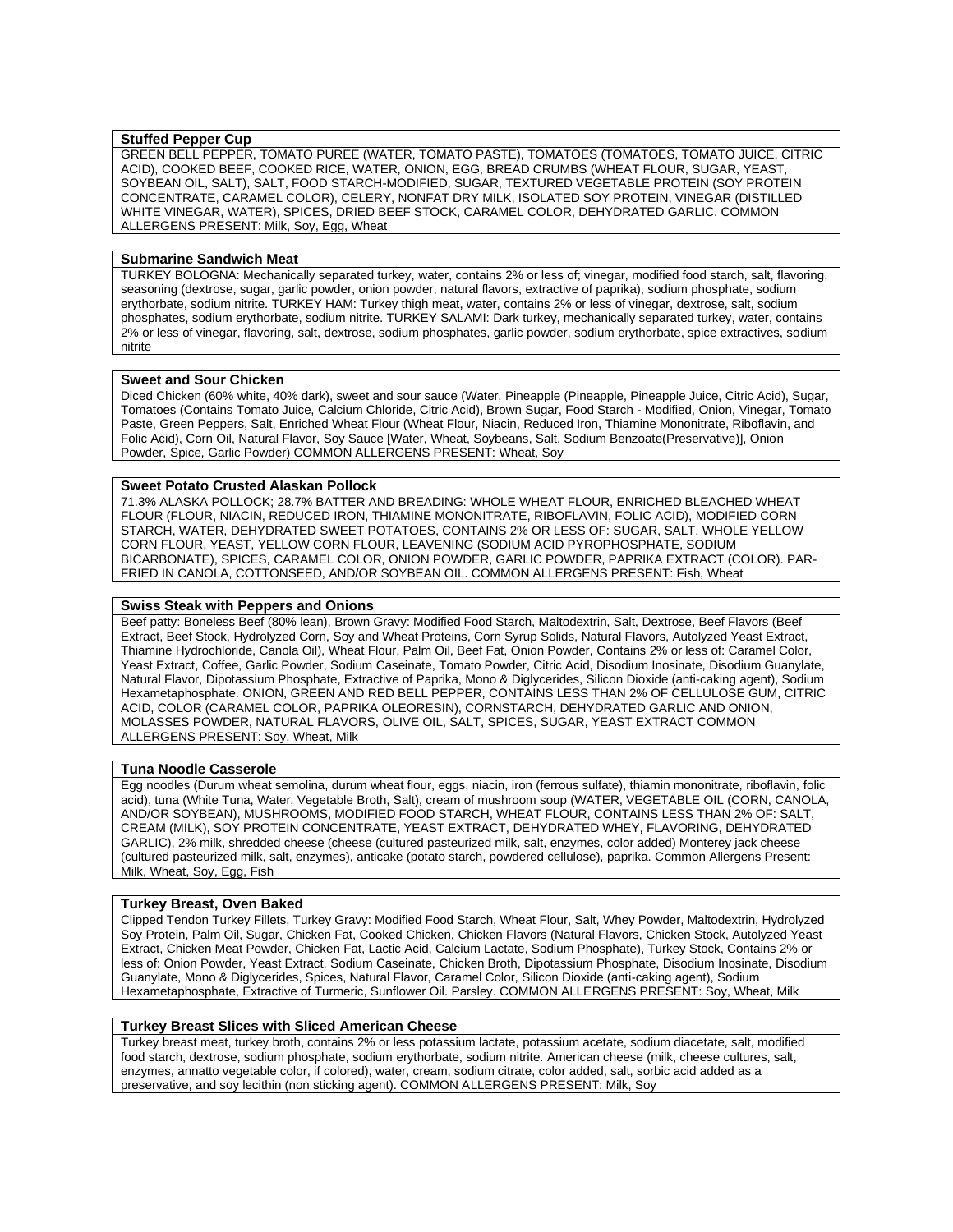# **Turkey Breast Steaks w/ Turkey Gravy**

TURKEY BREAST MEAT, TURKEY BROTH, CONTAINS 2% OR LESS SALT, DEXTROSE, CARRAGEENAN, SODIUM PHOSPHATE, VEGETABLE OIL, Turkey Gravy (Modified Food Starch, Wheat Flour, Salt, Whey Powder, Maltodextrin, Hydrolyzed Soy Protein, Palm Oil, Sugar, Chicken Fat, Cooked Chicken, Chicken Flavors (Natural Flavors, Chicken Stock, Autolyzed Yeast Extract, Chicken Meat Powder, Chicken Fat, Lactic Acid, Calcium Lactate, Sodium Phosphate), Turkey Stock, Contains 2% or less of: Onion Powder, Yeast Extract, Sodium Caseinate, Chicken Broth, Dipotassium Phosphate, Disodium Inosinate, Disodium Guanylate, Mono & Diglycerides, Spices, Natural Flavor, Caramel Color, Silicon Dioxide (anti-caking agent), Sodium Hexametaphosphate, Extractive of Turmeric, Sunflower Oil) COMMON ALLERGENS PRESENT: Soy, Wheat, Milk

#### **Turkey and Rice Casserole**

Diced Turkey (WHITE TURKEY WITH SKIN, MECHANICALLY SEPARATED TURKEY, WATER, MODIFIED FOOD STARCH, CONTAINS 2% OR LESS OF SALT, DEXTROSE, SODIUM PHOSPHATES), Brown Rice (Whole grain parboiled brown rice), onions, pimiento peppers, WATER, VEGETABLE OIL (CORN, CANOLA, AND/OR SOYBEAN), MUSHROOMS, MODIFIED FOOD STARCH, WHEAT FLOUR, CONTAINS LESS THAN 2% OF: SALT, CREAM (MILK), SOY PROTEIN CONCENTRATE, YEAST EXTRACT, DEHYDRATED WHEY, FLAVORING, DEHYDRATED GARLIC. COMMON ALLERGENS PRESENT: Milk, Wheat, Soy

#### **Turkey Sausage Patty**

Ingredients: Turkey, Seasoning (Salt, Spices, Sugar, Dextrose, Spice Extract, BHA, Propyl Gallate, Citric Acid), Water, Caramel Color

# **Turkey Tetrazzini**

Water, cooked turkey, cooked enriched pasta (water, semolina [milled wheat, niacin, ferrous sulfate, thiamine mononitrate, riboflavin, folic acid], egg whites), mushrooms (mushrooms, water, salt, citric acid), cream, swiss cheese (pasteurized part-skim milk, cheese cultures, salt, enzymes), margarine (made from soybean oil, palm oil, palm kernel oil, water, vegetable mono- & diglycerides, soybean lecithin [soy], sodium benzoate [added as a preservative], artificial butter flavor, beta carotene [color], vitamin a palmitate added), cheddar cheese (milk, cheese cultures, salt, enzymes), bread crumbs (wheat flour, sugar, yeast, soybean oil, salt, calcium propionate [to protect freshness]), red bell peppers, nonfat dry milk, food starch-modified, parmesan cheese (pasteurized part-skim milk, cheese cultures, salt, enzymes), wheat flour, chicken flavor (chicken flavor [contains mono- & diglycerides, natural flavor], salt, lactose, sugar, onion powder, garlic powder, oleoresin of turmeric), sherry wine (sherry wine, salt, sulfites), sugar, salt, spices, onion powder. COMMON ALLERGENS PRESENT: Egg, Soy, Wheat, Milk

#### **Veal Parmesan**

Pattie Ingredients: Veal, beef, water, textured soy protein concentrate, enriched bleached wheat flour (enriched with niacin, reduced iron, thiamine mononitrate, riboflavin, folic acid), durum flour, leavening, (sodium bicarbonate, sodium acid pyrophosphate), dried yeast, salt, dextrose, onion and garlic powder, natural flavorings (hydrolyzed corn protein and spice extractives),spice. Batter Ingredients: water, bleached wheat flour, modified corn starch, yellow corn flour, salt, palm oil, leavening (sodium acid pyrophosphate, sodium bicarbonate), sugar, spices, onion powder, garlic powder, caramel color.Breading Ingredients: Whole Wheat Flour, Palm Oil, Turbinado Sugar, Yeast, Expeller Pressed Canola Oil, Wheat Flour, Salt, Not More Than 2% Silicon Dioxide Added to Prevent Caking. COMMON ALLERGENS PRESENT: WHEAT, SOY Spaghetti Ingredients: Durum Wheat Semolina, niacin, iron (ferrous sulfate), thiamin mononitrate, riboflavin, folic acid. COMMON ALLERGENS PRESENT: Wheat. Spaghetti Sauce: Tomato Concentrate (Water, Tomato Paste), Corn Syrup, Salt, Spices, Dehydrated Parsley, Citric Acid, Natural Flavor. COMMON ALLERGENS PRESENT: None

# **Veggie Burger (Garden Vegetables)**

Water, carrots, onions, soy flour, egg whites, mushrooms, whole grain oats, wheat gluten, water chestnuts, vegetable oil (corn, canola, and/or sunflower oil), green bell peppers, calcium caseinate (from milk), cooked brown rice (water, brown rice), red bell peppers. Contains 2% or less of onion powder, cornstarch, soy sauce powder (soy sauce [soybeans, salt, wheat]), sugar, black olives, salt, spices, garlic powder, jalapeno peppers, xanthan gum. COMMON ALLERGENS PRESENT: Egg, Milk, Wheat, Soy

#### **Vegetable Lasagna**

COOKED ENRICHED LASAGNA PASTA (WATER, SEMOLINA [MILLED WHEAT, NIACIN, FERROUS SULFATE, THIAMINE MONONITRATE, RIBOFLAVIN, FOLIC ACID]), WATER, SKIM MILK, MOZZARELLA CHEESE (CULTURED PASTEURIZED PART-SKIM MILK, SALT, ENZYMES), MILK (VITAMIN D3 ADDED), BROCCOLI, RICOTTA CHEESE (PASTEURIZED WHEY, PASTEURIZED CREAM, VINEGAR, SALT), WHITE CHEDDAR CHEESE (PASTEURIZED MILK, CHEESE CULTURES, SALT, ENZYMES), ZUCCHINI, CAULIFLOWER, CARROTS, CORN, BREAD CRUMBS (WHEAT FLOUR, SUGAR, YEAST, SOYBEAN OIL, SALT), SPINACH, MARGARINE (SOYBEAN OIL, PALM OIL, WATER, SALT, CONTAINS 2% OR LESS OF: MONO- & DIGLYCERIDES, SOYBEAN LECITHIN [SOY], NATURAL FLAVOR, ANNATTO [COLOR], VITAMIN A PALMITATE ADDED), FOOD STARCH-MODIFIED, ONION, CHEDDAR CONCENTRATE (CHEESE [PASTEURIZED MILK, CULTURES, SALT, ENZYMES], WATER, SALT, XANTHAN GUM), SALT, PARMESAN CHEESE (PASTEURIZED MILK, CHEESE CULTURES, SALT, ENZYMES), LACTIC ACID (FOOD STARCH-MODIFIED, LACTIC ACID), WHEAT FLOUR, SUGAR, ONION POWDER, GARLIC POWDER, SPICES. COMMON ALLERGENS PRESENT: Wheat, Soy, Milk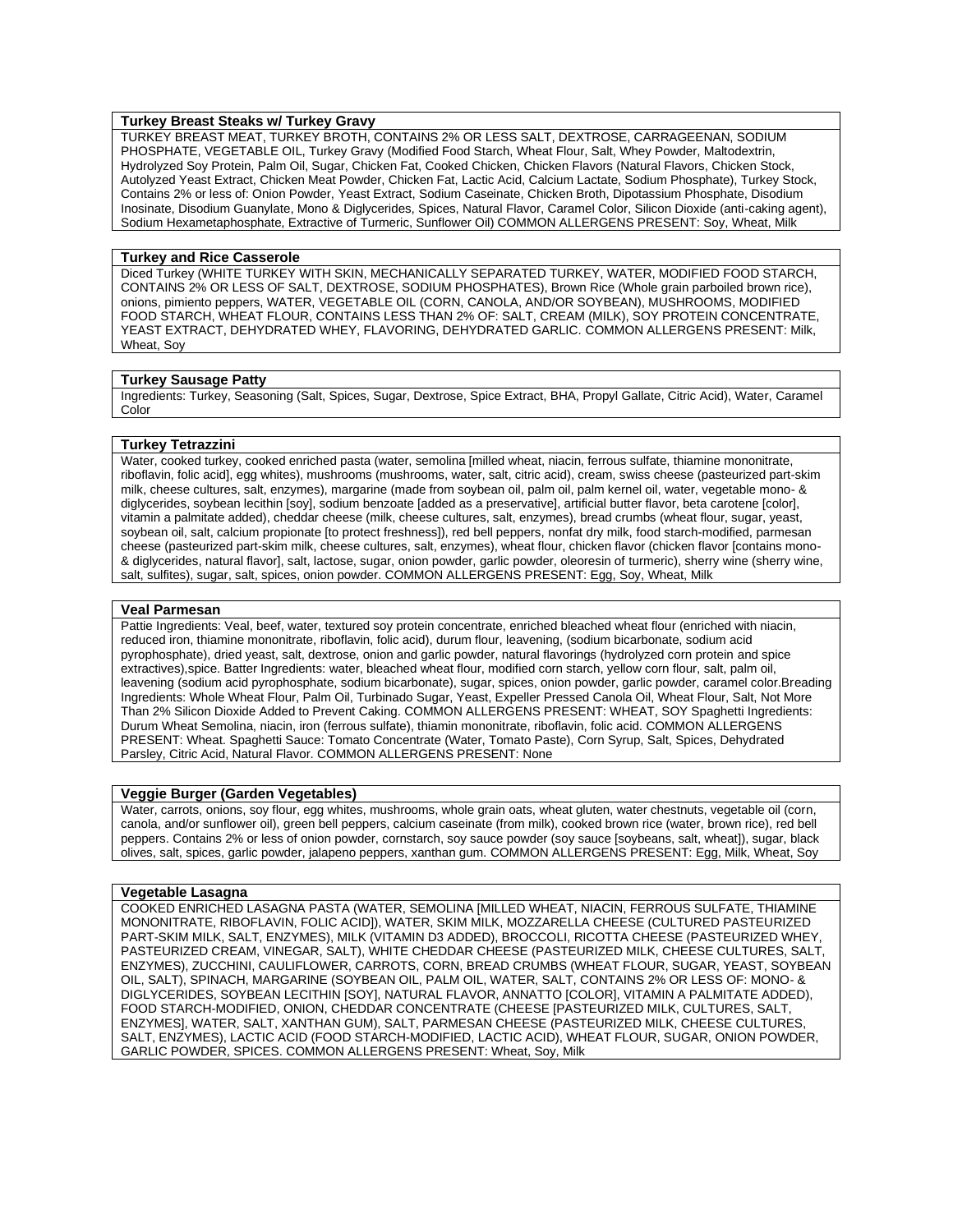# **White Chicken Chili**

Great northern beans, shredded chicken, onions, garlic, salt, green chilies, cumin, oregano, cayenne pepper, cloves, cilantro, chicken broth (Chicken Broth, and contains less than 2% of: Salt, Sea Salt, Chicken Fat, Sugar, Yeast Extract, Maltodextrin, Flavorings, Canola Oil, Dextrose, Disodium Inosinate, Disodium Guanylate, Onion Powder, Oleoresin Turmeric), shredded cheese ((cultured pasteurized milk, salt, enzymes, color added), Monterey jack cheese (cultured pasteurized milk, salt, enzymes), anticake (potato starch, powdered cellulose). Common allergens present: Milk

# Vegetables

# **Baked Beans**

White Beans, Water, Sugar, Brown Sugar, Modified Food Starch, Salt, Bacon (Water, Salt, Sugar, Sodium Phosphate, Sodium Erythorbate, Sodium Nitrate), Caramel Color, Liquid Smoke, Calcium Chloride, Natural Flavor, diced onion, bacon bits (Pork, Water (May Contain Salt, Sea Salt, Potassium Chloride, Sugar, Brown Sugar, Dextrose, Smoke Flavoring, Celery Juice Powder, Sodium Phosphates, Contains 2% or less of Sodium Erythorbate, Sodium Ascorbate, Sodium Nitrite, Lactic Acid Starter Culture, Artificial Maple Flavor [Artificial Maple Flavor, Corn Syrup, Water, Caramel Color])

# **Black –Eyed Peas**

Blackeye Peas, Water, Salt, and Disodium EDTA Added to Preserve Color.

#### **Broccoli Slaw**

Broccoli, red cabbage, carrots, Cole Slaw Dressing (SOYBEAN OIL, HIGH FRUCTOSE CORN SYRUP, SUGAR. WATER. DISTILLED VINEGAR, EGG YOLKS, CONTAINS LESS THAN 2% OF SALT, XANTHAN GUM, PROPYLENE GLYCOL ALGINATE, SODIUM BENZOATE AND POTASSIUM SORBATE (AS PRESERVATIVES), CARAMEL COLOR, CALCIUM DISODIUM EDTA ADDED TO PROTECT FLAVOR), Pineapple tidbits. COMMON ALLERGENS PRESENT: Egg

#### **California Blend Vegetables**

Broccoli Florets, Cauliflower Clusters and Sliced Crinkle Cut Carrots

# **Carrots, Glazed**

Sliced carrots, pancake syrup (Corn Syrup, Water, Artificial Maple Flavor, Salt, Sodium Benzoate, CMC Gum, Potassium Sorbate (a preservative) and Caramel Color

# **Carrots, Parsley Buttered**

Carrots, Salt, Parsley flakes, Margarine: VEGETABLE OIL BLEND (PALM OIL AND SOYBEAN OIL), WATER, SALT, CONTAINS LESS THAN 2% OF SOY LECITHIN, VEGETABLE MONO & DIGLYCERIDES, POTASSIUM SORBATE (A PRESERVATIVE), CITRIC ACID, NATURAL & ARTIFICIAL FLAVOR, BETA CAROTENE (COLOR), VITAMIN A PALMITATE ADDED, WHEY. COMMON ALLERGENS PRESENT: Soy, Milk

# **Collard Greens**

Collard greens, onions, bacon bits (Pork, Water (May Contain Salt, Sea Salt, Potassium Chloride, Sugar, Brown Sugar, Dextrose, Smoke Flavoring, Celery Juice Powder, Sodium Phosphates, Contains 2% or less of Sodium Erythorbate, Sodium Ascorbate, Sodium Nitrite, Lactic Acid Starter Culture, Artificial Maple Flavor [Artificial Maple Flavor, Corn Syrup, Water, Caramel Color]), apple cider vinegar

# **Corn and Black Bean Salad**

SWEET CORN, ONION, RED BELL PEPPER, GREEN BELL PEPPER, OLIVE OIL, CONTAINS LESS THAN 2% OF CITRIC ACID, DEHYDRATED GARLIC AND ONION, MALTODEXTRIN, NATURAL FLAVORS (INCLUDING GRILL & SMOKE), PAPRIKA, SALT, SPICES, SUGAR.

# **Creamy Pea Salad**

Peas, Low-fat ranch dressing (WATER, CORN SYRUP, MALTODEXTRIN, DISTILLED VINEGAR, SOYBEAN OIL, BUTTERMILK POWDER (BUTTERMILK SOLIDS, WHEY PROTEIN), CONTAINS LESS THAN 2% OF FOOD STARCH-MOIDIFIED, EGG YOLKS, SALT, ARTIFICIAL COLOR, SPICES (INCLUDES MUSTARD), AUTOLYZED YEAST EXTRACT, XANTHAN GUM, ONION\*, GARLIC\*, LACTIC ACID, PROPYLENE GLYCOL ALGINATE, SODIUM BENZOATE AND POTASSIUM SORBATE (AS PRESERVATIVES), POLYSORBATE 60, NATURAL FLAVOR, POTASSIUM CHLORIDE, PARSLEY\*, CALCIUM DISODIUM EDTA ADDED TO PROTECT FLAVOR. \*DEHYDRATEd), salad dressing (WATER, SOYBEAN OIL, HIGH FRUCTOSE CORN SYRUP, DISTILLED VINEGAR, FOOD STARCH-MODIFIED, EGG YOLKS, SALT, CONTAINS LESS THAN 2% OF CALCIUM DISODIUM EDTA ADDED TO PROTECT FLAVOr), shredded cheese (cultured pasteurized milk, salt, enzymes, color added) Monterey jack cheese (cultured pasteurized milk, salt, enzymes), anticake (potato starch, powdered cellulose), diced onion, bacon bits (Pork, Water (May Contain Salt, Sea Salt, Potassium Chloride, Sugar, Brown Sugar, Dextrose, Smoke Flavoring, Celery Juice Powder, Sodium Phosphates, Contains 2% or less of Sodium Erythorbate, Sodium Ascorbate, Sodium Nitrite, Lactic Acid Starter Culture, Artificial Maple Flavor [Artificial Maple Flavor, Corn Syrup, Water, Caramel Color]). Common allergens present: Egg, Milk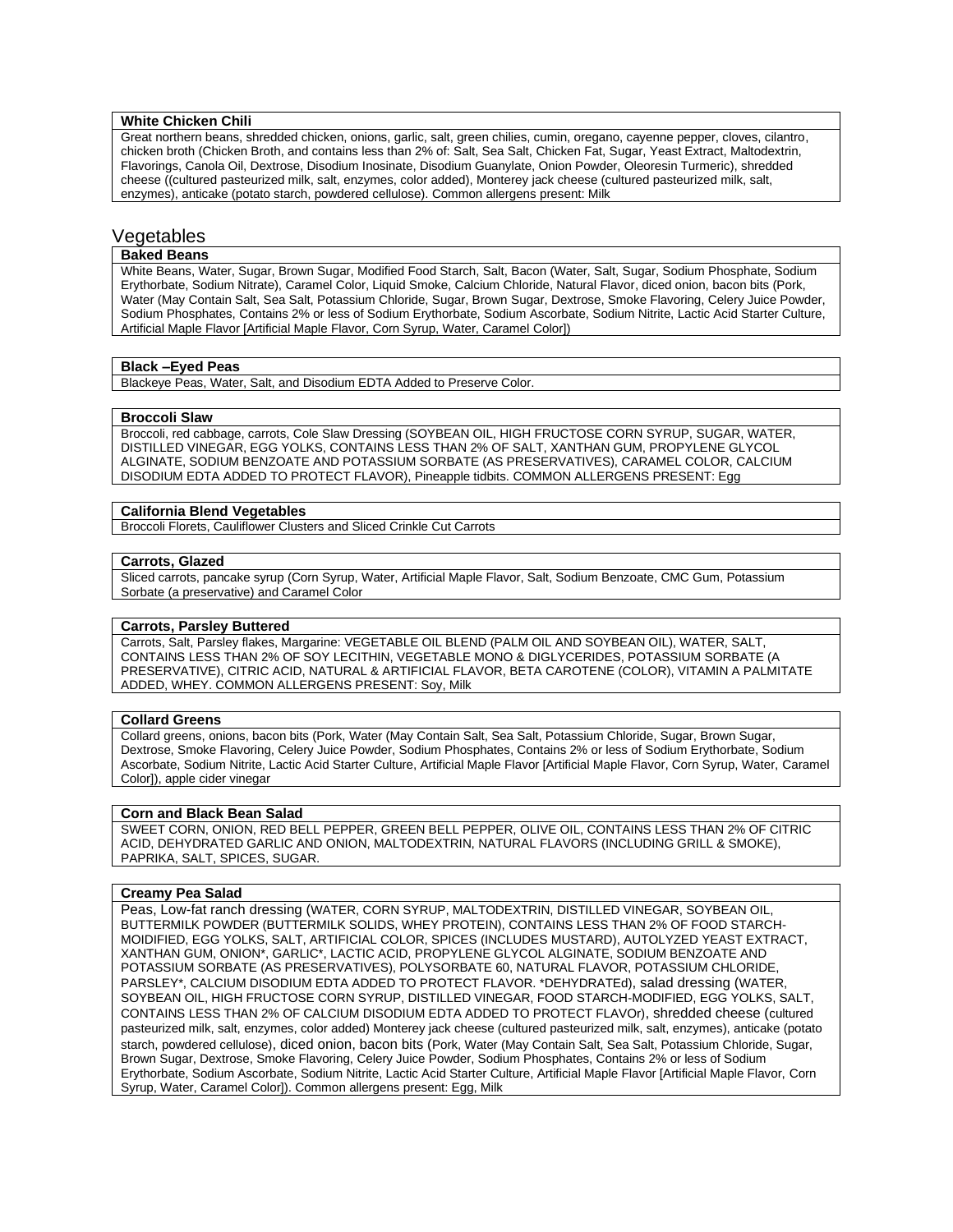# **Cucumber Salad**

CUCUMBERS, HIGH FRUCTOSE CORN SYRUP, WATER, ONIONS, WHITE DISTILLED VINEGAR, RED BELL PEPPERS, CARROTS, CONTAINS LESS THAN 2% OF SOYBEAN OIL, SALT, NATURAL FLAVOR, POTASSIUM SORBATE (TO RETARD SPOILAGE). COMMON ALLERGENS PRESENT: NONE

## **Fruity Cole Slaw**

Green Cabbage, Red Cabbage, Carrots, Cole slaw dressing (SOYBEAN OIL, HIGH FRUCTOSE CORN SYRUP, SUGAR, WATER, DISTILLED VINEGAR, EGG YOLKS, CONTAINS LESS THAN 2% OF SALT, XANTHAN GUM, PROPYLENE GLYCOL ALGINATE, SODIUM BENZOATE AND POTASSIUM SORBATE (AS PRESERVATIVES), CARAMEL COLOR, CALCIUM DISODIUM EDTA ADDED TO PROTECT FLAVOR), Pineapple tidbits, mandarin oranges. COMMON ALLERGENS PRESENT: Egg

# **Garden Vegetable Soup**

WATER, CRUSHED TOMATOES (PLUM TOMATOES, CITRIC ACID), POTATOES, GREAT NORTHERN BEANS (BEANS, WATER, SALT, CALCIUM CHLORIDE), ONIONS, CELERY, CORN, CONTAINS LESS THAN 2% OF GREEN BEANS, SOYBEAN OIL, SPINACH, CARROTS, PEAS, GARLIC, VEGETABLE BASE (COOKED VEGETABLES [CARROT, ONION, CELERY], SALT, SUGAR, CORN OIL, POTATO FLOUR, NATURAL FLAVOR, MALTODEXTRIN, CARROT POWDER), MODIFIED CORN STARCH, VEGETABLE BASE (SALT, LACTOSE, HYDROLYZED CORN PROTEIN, SUGAR, HYDROLYZED SOY PROTEIN, TORULA YEAST, ONION POWDER, AUTOLYZED YEAST, DISODIUM INOSINATE, DISODIUM GUANYLATE, TURMERIC, NATURAL FLAVORINGS, SPICES, HYDROLYZED SOY WHEAT GLUTEN PROTEIN, SOY FLOUR), MUSHROOM BASE (MUSHROOMS, SALT, HYDROLYZED SOY PROTEIN, CORN SYRUP SOLIDS, SUGAR, DRIED ONION AND GARLIC, SOY FLOUR, CORN OIL, MALTODEXTRIN, CULTURED WHEY POWDER, MUSHROOM JUICE CONCENTRATE, XANTHAN GUM, YEAST EXTRACT, NATURAL FLAVORS [MILK], DISODIUM INOSINATE, DISODIUM GUANYLATE, NATURAL EXTRACT), SOY SAUCE (WATER, WHEAT, SOYBEANS, SALT), SALT, SPICES. COMMON ALLERGENS PRESENT: SOY, MILK, WHEAT

#### **Harvard Beets**

Beets, water, salt, cloves, bay leaf, granulated sugar, salt, cornstarch, margarine (VEGETABLE OIL BLEND (PALM OIL AND SOYBEAN OIL), WATER, SALT, CONTAINS LESS THAN 2% OF SOY LECITHIN, VEGETABLE MONO & DIGLYCERIDES, POTASSIUM SORBATE (A PRESERVATIVE), CITRIC ACID, NATURAL & ARTIFICIAL FLAVOR, BETA CAROTENE (COLOR), VITAMIN A PALMITATE ADDED, WHEY), cider vinegar. COMMON ALLERGENS PRESENT: Soy, Milk

#### **Italian Blend Vegetables**

Zucchini, cauliflower, carrots, Italian beans, lima beans

# **Italian Wedding Soup**

WATER, COOKED ENRICHED MACARONI PRODUCT (SEMOLINA [WHEAT], ENRICHED WITH NIACIN, IRON, [FERROUS SULFATE], THIAMIN MONONITRATE, RIBOFLAVIN, FOLIC ACID), MEATBALLS (BEEF, WATER, TEXTURED SOY PROTEIN CONCENTRATE [SOY PROTEIN CONCENTRATE, CARAMEL COLOR], EGGS, CONTAINS LESS THAN 2% OF THE FOLLOWING: ROMANO CHEESE [PASTEURIZED SHEEP'S AND/OR COW'S MILK, RENNET, SALT, CHEESE CULTURES, ENZYMES], DEHYDRATED ONION, WHITE PEPPER, GARLIC POWDER, PARSLEY, SPICES, FLAVORINGS, CORN SYRUP SOLIDS, BREAD CRUMBS [WHEAT FLOUR, SOYBEAN OIL], SOY PROTEIN CONCENTRATE, TEXTURED SOY FLOUR, SALT, SODIUM PHOSPHATE), CELERY, ONIONS, KALE, CARROTS, CHICKEN BASE (COOKED CHICKEN, SALT, CHICKEN FAT, SUGAR, MALTODEXTRIN (FROM CORN), HYDROLYZED WHEAT GLUTEN, NATURAL FLAVORING, POTATO STARCH, YEAST EXTRACT), CONTAINS LESS THAN 2% OF CULTURED DEXTROSE, MODIFIED CORN STARCH, CHEESE BASE (PARMESAN AND ROMANO CHEESE [COW'S MILK, CULTURES, ENZYMES, SALT], WATER, WHEY, SALT, MODIFIED CORN STARCH, NATURAL FLAVOR, YEAST EXTRACT, CORN OIL, XANTHAN GUM, LACTIC ACID), SALT, GRANULATED GARLIC, SPICE. COMMON ALLERGENS PRESENT: Egg, Milk, Wheat, Soy

# **Key West Vegetables**

Green Beans, Carrots, Yellow Carrots and Red Peppers

#### **Mixed Vegetables**

Carrots, peas, corn, green beans, lima beans

# **Oriental Blend Vegetables**

Green Beans, Broccoli, Onions, Mushrooms, Red Peppers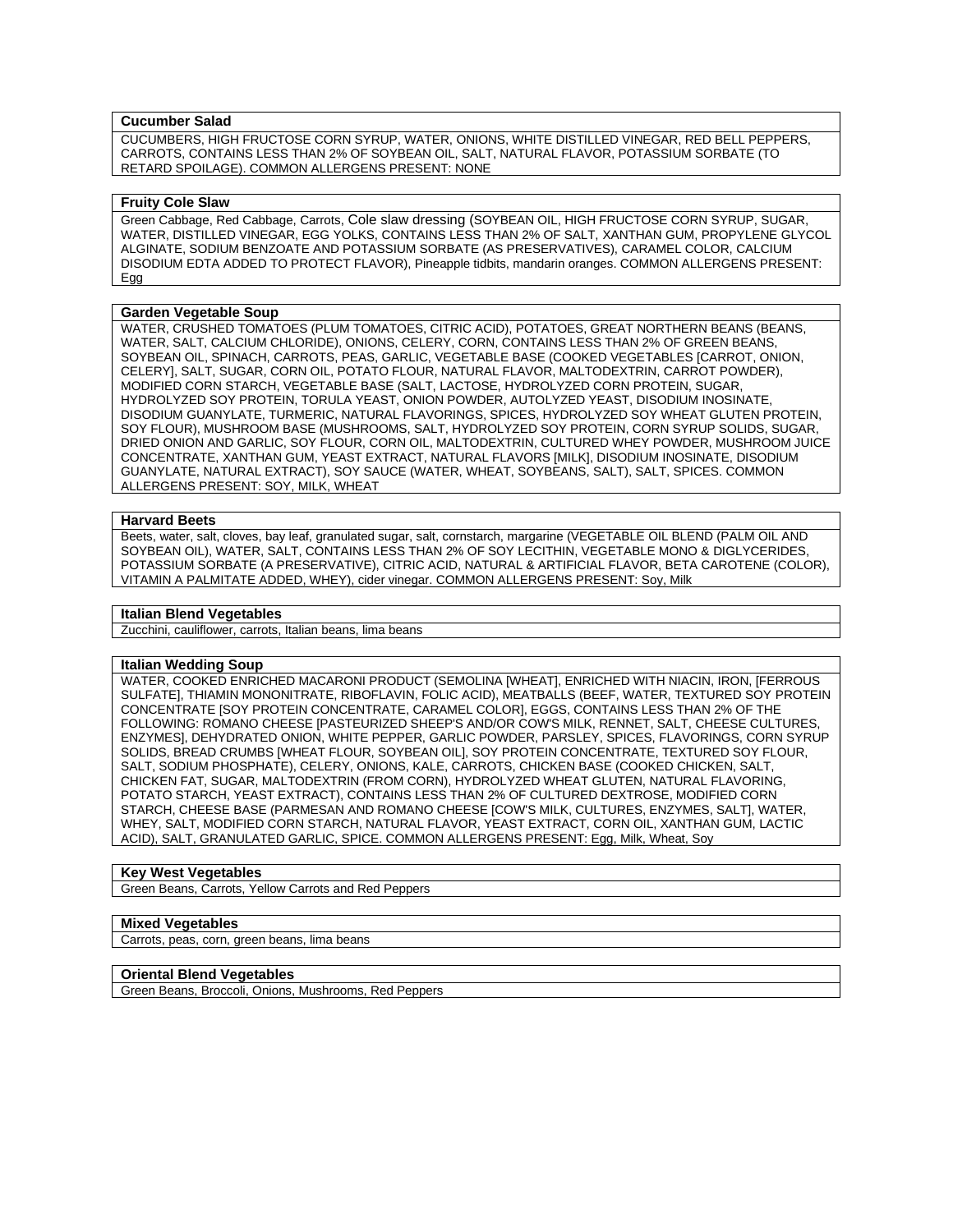# **Potatoes, Au Gratin**

POTATO (DRY), SEASONING (MODIFIED FOOD STARCH, WHEY, MALTODEXTRIN, DRIED ONION, SUNFLOWER OIL, POTASSIUM CHLORIDE, SUGAR, SALT, NATURAL FLAVORS, CORN SYRUP SOLIDS, MONO AND DIGLYCERIDES, NONFAT MILK, CHEDDAR CHEESE (PASTEURIZED MILK, CHEESE CULTURES, SALT, ENZYMES), AUTOLYZED YEAST EXTRACT, SPICES, DRIED GREEN ONION, TORULA YEAST, TURMERIC EXTRACT (COLOR), ANNATTO EXTRACT (COLOR), AND SOYBEAN OIL). FRESHNESS PRESERVED WITH SODIUM BISULFITE. COMMON ALLERGENS PRESENT: Milk

#### **Potatoes, Cheesy**

POTATO (DRY), SEASONING [CHEDDAR CHEESE (PASTEURIZED MILK, CHEESE CULTURES, SALT, ENZYMES), BUTTER (CREAM, SALT), NONFAT DRY MILK, MODIFIED FOOD STARCH, DRIED ONION, WHEY, SALT, COCONUT OIL, CORN SYRUP SOLIDS, CHICKEN FAT, NATURAL FLAVORS, SUGAR, SPICE, YEAST EXTRACT, PAPRIKA, XANTHAN GUM, MONO AND DIGLYCERIDES, TURMERIC, DRIED CHICKEN BROTH, DRIED GARLIC, ANNATTO EXTRACT (COLOR), AND SOYBEAN OIL]. FRESHNESS PRESERVED WITH SODIUM BISULFITE. COMMON ALLERGENS PRESENT: Milk

# **Potatoes, Maple Sweet**

Sweet Potatoes, Brown Sugar, Olive Oil, Sugar, Contains less than 2% of Maple Sugar, Natural Flavor, Salt, Spices, Xanthan Gum

#### **Potatoes, Mashed**

POTATOES, CONTAINS 2% OR LESS OF: ASCORBIC ACID (VITAMIN C), MONO AND DIGLYCERIDES, CALCIUM STEAROYL-2-LACTYLATE, NATURAL FLAVOR, FRESHNESS PRESERVED WITH: SODIUM BISULFITE, BHT), Margarine: VEGETABLE OIL BLEND (PALM OIL AND SOYBEAN OIL), WATER, SALT, CONTAINS LESS THAN 2% OF SOY LECITHIN, VEGETABLE MONO & DIGLYCERIDES, POTASSIUM SORBATE (A PRESERVATIVE), CITRIC ACID, NATURAL & ARTIFICIAL FLAVOR, BETA CAROTENE (COLOR), VITAMIN A PALMITATE ADDED, WHEy) COMMON ALLERGENS PRESENT: Soy, Milk

# **Potato, Mashed Casserole**

POTATOES, CONTAINS 2% OR LESS OF: ASCORBIC ACID (VITAMIN C), MONO AND DIGLYCERIDES, CALCIUM STEAROYL-2-LACTYLATE, NATURAL FLAVOR, FRESHNESS PRESERVED WITH: SODIUM BISULFITE, BHT), Margarine: VEGETABLE OIL BLEND (PALM OIL AND SOYBEAN OIL), WATER, SALT, CONTAINS LESS THAN 2% OF SOY LECITHIN, VEGETABLE MONO & DIGLYCERIDES, POTASSIUM SORBATE (A PRESERVATIVE), CITRIC ACID, NATURAL & ARTIFICIAL FLAVOR, BETA CAROTENE (COLOR), VITAMIN A PALMITATE ADDED, WHEY), bacon bits (Pork, Water (May Contain Salt, Sea Salt, Potassium Chloride, Sugar, Brown Sugar, Dextrose, Smoke Flavoring, Celery Juice Powder, Sodium Phosphates, Contains 2% or less of Sodium Erythorbate, Sodium Ascorbate, Sodium Nitrite, Lactic Acid Starter Culture, Artificial Maple Flavor [Artificial Maple Flavor, Corn Syrup, Water, Caramel Color]), sour cream (Cultured Skim Milk, Cream, Whey, Modified Cornstarch, Sodium Phosphate, Guar Gum, Carrageenan, Sodium Citrate, Locust Bean Gum, Potassium Sorbate (to preserve freshness), cheddar cheese ((cultured pasteurized milk, salt, enzymes, color added) Monterey jack cheese (cultured pasteurized milk, salt, enzymes), anticake (potato starch, powdered cellulose), chives, garlic powder COMMON ALLERGENS PRESENT: Soy, Milk

# **Potatoes, Roasted Red**

Potatoes. Contains 2% or less of Black Pepper, Canola Oil, Corn Starch - Modified, Dextrose, Dried Onion, Dried Garlic, Dried Parsley, Extra Virgin Olive Oil, Maltodextrin, Natural Flavor, Rosemary, Salt, Sugar, Vinegar

#### **Potato Salad**

POTATOES, SOYBEAN OIL, WATER, SWEET RELISH (PICKLES, FRUCTOSE, VINEGAR, WATER, SALT, XANTHAN GUM, RED PEPPERS, NATURAL FLAVORS, SPICES, ALUM [FIRMING AGENT], TURMERIC [COLOR]), MUSTARD (DISTILLED VINEGAR, MUSTARD SEED, SALT, TURMERIC, SPICES), CELERY, SUGAR, CONTAINS LESS THAN 2% OF EGGS, RED BELL PEPPERS, EGG YOLKS (EGG YOLKS, SALT), ONIONS, SALT, WHITE DISTILLED VINEGAR, POTASSIUM SORBATE (TO RETARD SPOILAGE), GRANULATED ONION, SPICES, LEMON JUICE CONCENTRATE, PAPRIKA (COLOR), XANTHAN GUM. COMMON ALLERGENS PRESENT: Egg

#### **Potatoes, Scalloped**

POTATO (DRY), SEASONING [MODIFIED FOOD STARCH, WHEY, LACTOSE, DRIED ONION, CORN SYRUP SOLIDS, SUNFLOWER OIL, SALT, POTASSIUM CHLORIDE, DRIED GARLIC, MALTODEXTRIN, CREAM CHEESE (PASTEURIZED CREAM, CHEESE CULTURE, SALT, CAROB BEAN GUM, GUAR GUM), NATURAL FLAVORS, DIPOTASSIUM PHOSPHATE, DRIED GREEN ONION, MONO AND DIGLYCERIDES, CHEDDAR CHEESE (PASTEURIZED MILK, CHEESE CULTURES, SALT, ENZYMES), YEAST EXTRACT, NONFAT MILK, SPICES, ANNATTO EXTRACT (COLOR), AND SOYBEAN OIL]. FRESHNESS PRESERVED WITH SODIUM BISULFITE. COMMON ALLERGENS PRESENT: Milk

#### **Potatoes, Sweet**

Sweet potatoes, water, cane sugar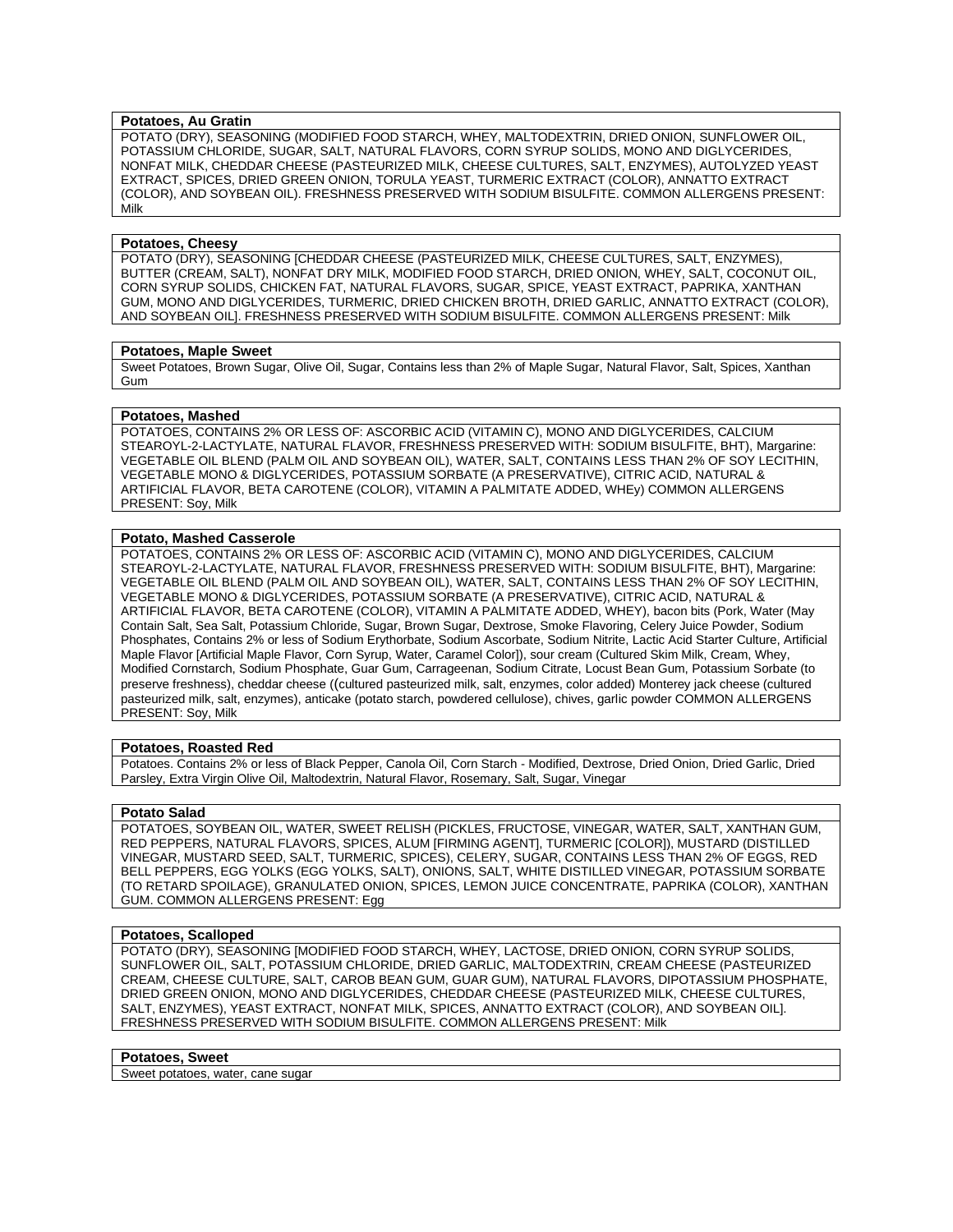# **Potato Wedges, Ranch Seasoned**

Potatoes, Vegetable Oil (May Contain One or More of the Following: Canola Oil, Sunflower Oil, Cottonseed Oil, Palm Oil, Corn Oil, Soybean Oil, Hydrogenated Soybean and/or Cottonseed Oil), Enriched Wheat Flour (Flour, Niacin, Iron, Thiamin Mononitrate, Riboflavin, Folic Acid), Wheat Flour, Salt, Cornstarch, Onion Powder, Modified Corn Starch, Leavening (Disodium Dihydrogen Pyrophosphate,Sodium Bicarbonate), Spice, Maltodextrin, Natural and Artificial Flavor (Contains Milk), Cultured Sour Cream (Milk, Cream, Non-Fat Dry Milk, Modified Corn Starch, Guar Gum, Locust Bean Gum, carrageenan), Sweet Buttermilk, Lactic Acid. COMMON ALLERGENS PRESENT: Milk, Wheat

# **Potato Wedges, Seasoned**

Potatoes, Vegetable Oil (May Contain One or More of the Following: Canola Oil, Sunflower Oil, Cottonseed Oil, Palm Oil, Corn Oil, Soybean Oil), Enriched Bleached Flour (Wheat Flour, Niacin, Iron, Thiamin Mononitrate, Riboflavin, Folic Acid), Salt, Modified Food Starch, Spices, Corn Meal, Garlic Powder, Onion Powder, Leavening (Disodium Dihydrogen Pyrophosphate, Sodium Bicarbonate), Dried Yeast, Colored with Oleoresin Paprika, Dextrose. COMMON ALLERGENS PRESENT: Wheat

#### **Refried Beans**

Prepared Pinto Beans, Water, Lard, Salt, Salsa (Tomato Puree, Diced Tomatoes in Tomato Juice, Jalapenos, Distilled Vinegar, Contains Less Than 2% of: Dehydrated Onion, Salt, Sea Salt, Potassium Chloride, Natural Flavors, Sugar, Dehydrated Garlic, Vitamin C (Ascorbic Acid), Spices, Vitamin E (DL-alpha tocopheryl acetate), Vitamin A (Retinol Palmitate)

### **Riviera Blend Vegetables**

Whole Green Beans, Whole Wax Beans and Whole Baby Carrots

#### **Scalloped Corn**

Cream –Style Corn: Corn, water, sugar, modified corn starch, salt. 2% Milk: Reduced fat milk, vitamin A palmitate and vitamin D3 added. Salt, Black Pepper, Cracker crumbs (Bleached Wheat Flour Yellow Corn Flour Food Starch-Modified Salt Monosodium Glutamate Leavening (Sodium Bicarbonate Sodium Aluminum Phosphate Monocalcium Phosphate) Dextrose Guar Gum Spices and Natural Flavor. COMMON ALLERGENS PRESENT: Wheat) Margarine: VEGETABLE OIL BLEND (PALM OIL AND SOYBEAN OIL), WATER, SALT, CONTAINS LESS THAN 2% OF SOY LECITHIN, VEGETABLE MONO & DIGLYCERIDES, POTASSIUM SORBATE (A PRESERVATIVE), CITRIC ACID, NATURAL & ARTIFICIAL FLAVOR, BETA CAROTENE (COLOR), VITAMIN A PALMITATE ADDED, WHEY. COMMON ALLERGENS PRESENT: Soy, Milk

#### **Scandinavian Vegetables**

PEAS, ZUCCHINI, GREEN BEANS, CARROTS, ONIONS

#### **Spinach Salad**

Spinach, Mandarin Oranges, Red Onion, Bacon Bits (Pork, Water (May Contain Salt, Sea Salt, Potassium Chloride, Sugar, Brown Sugar, Dextrose, Smoke Flavoring, Celery Juice Powder, Sodium Phosphates, Contains 2% or less of Sodium Erythorbate, Sodium Ascorbate, Sodium Nitrite, Lactic Acid Starter Culture, Artificial Maple Flavor [Artificial Maple Flavor, Corn Syrup, Water, Caramel Color])

#### **Spinach w/Parmesan Cheese**

**Spinach, Parmesan Cheese (**Imported Parmesan Cheese: (Pasteurized Part-Skim Cows Milk, Cheese Cultures, Salt, Enzymes), Powdered Cellulose added to prevent caking, Natamycin (A Natural Mold Inhibitor), Onions, Garlic Cloves, Lemon Juice. COMMON ALLERGENS PRESENT: Milk

#### **Stewed Tomatoes**

Tomatoes, tomato juice, sugar, salt, dried onion, dried celery, dried bell pepper, citric acid, calcium chloride, natural flavors. COMMON ALLERGENS PRESENT: None

#### **Stir Fry Vegetables**

Broccoli, Sugar Snap Peas, Bean Sprouts, Water Chestnuts, Red Peppers

#### **Succotash**

Corn, lima beans.

# **Tomatoes and Zucchini**

Tomatoes, Tomato Juice, Zucchini, Sugar, Salt, Dried Onion, Dried Celery, Dried Bell Pepper, Calcium Chloride, Citric Acid, Natural Flavors

#### **Tossed Salad**

Iceberg Lettuce. COMMON ALLERGENS PRESENT: NONE Mexican Cheese: Cheddar cheese (cultured pasteurized milk, salt, enzymes, color added) Monterey jack cheese (cultured pasteurized milk, salt, enzymes), anticake (potato starch, powdered cellulose) COMMON ALLERGENS PRESENT: Milk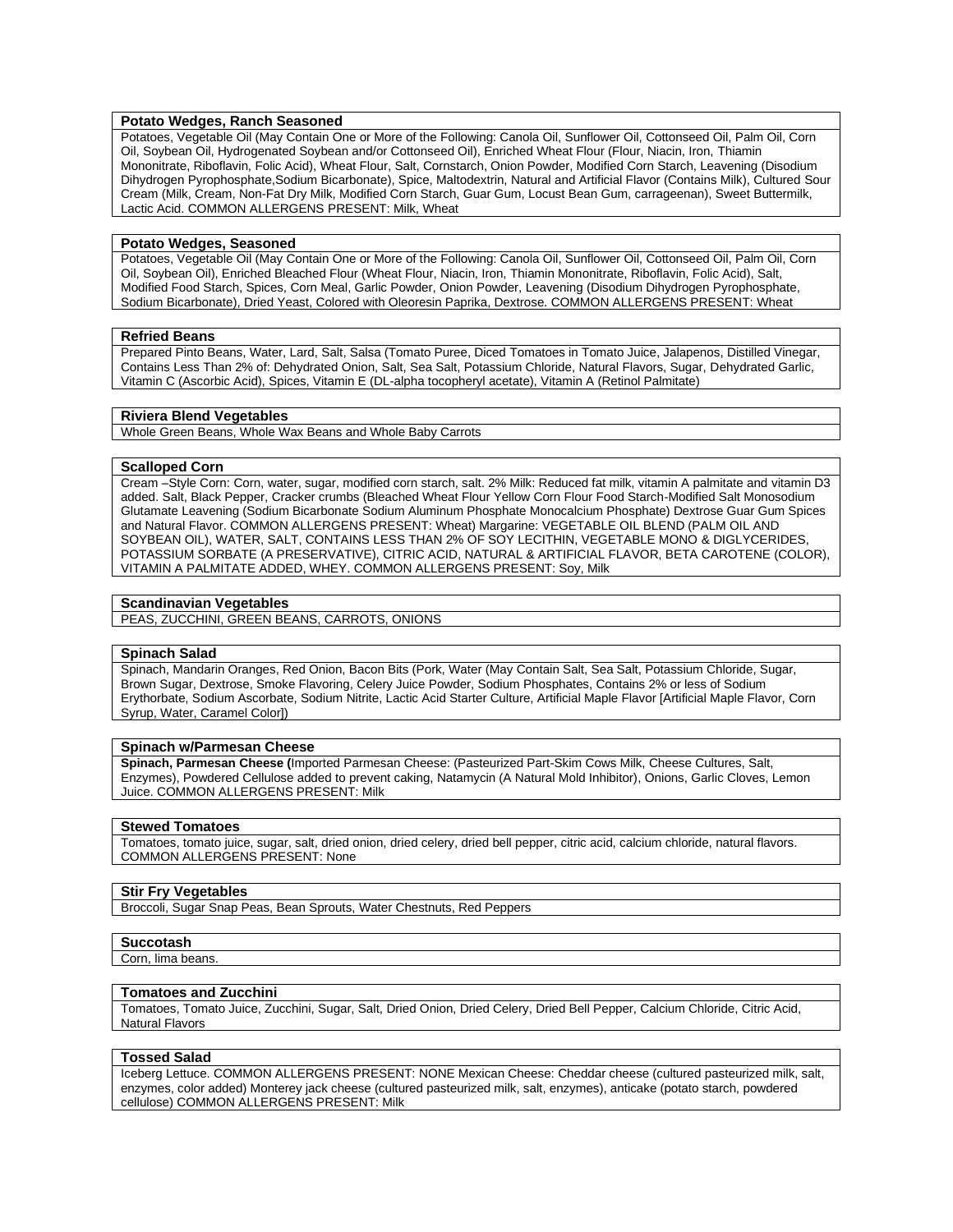# Fruits / Crisps

# **Apple Crisp**

Sliced apples and water, Cane Sugar, Lemon Juice from Concentrate (Water, Concentrated Lemon Juice), Sodium Benzoate (Preservative) and Lemon Oil, Margarine: VEGETABLE OIL BLEND (PALM OIL AND SOYBEAN OIL), WATER, SALT, CONTAINS LESS THAN 2% OF SOY LECITHIN, VEGETABLE MONO & DIGLYCERIDES, POTASSIUM SORBATE (A PRESERVATIVE), CITRIC ACID, NATURAL & ARTIFICIAL FLAVOR, BETA CAROTENE (COLOR), VITAMIN A PALMITATE ADDED, WHEY. Flour, WHOLE GRAIN ROLLED OATS, Brown sugar (sugar, cane molasses). COMMON ALLERGENS PRESENT: Soy, Milk, Wheat, Eggs

#### **Blueberry Crisp**

Frozen blueberries, Granulated sugar, Lemon Juice from Concentrate (Water, Concentrated Lemon Juice), Sodium Benzoate (Preservative) and Lemon Oil, Margarine: VEGETABLE OIL BLEND (PALM OIL AND SOYBEAN OIL), WATER, SALT, CONTAINS LESS THAN 2% OF SOY LECITHIN, VEGETABLE MONO & DIGLYCERIDES, POTASSIUM SORBATE (A PRESERVATIVE), CITRIC ACID, NATURAL & ARTIFICIAL FLAVOR, BETA CAROTENE (COLOR), VITAMIN A PALMITATE ADDED, WHEY. Flour, WHOLE GRAIN ROLLED OATS, Brown sugar (sugar, cane molasses). COMMON ALLERGENS PRESENT: Soy

#### **Cherry Crisp**

Frozen red tart cherries, Granulated sugar, Lemon Juice from Concentrate (Water, Concentrated Lemon Juice), Sodium Benzoate (Preservative) and Lemon Oil, Margarine: VEGETABLE OIL BLEND (PALM OIL AND SOYBEAN OIL), WATER, SALT, CONTAINS LESS THAN 2% OF SOY LECITHIN, VEGETABLE MONO & DIGLYCERIDES, POTASSIUM SORBATE (A PRESERVATIVE), CITRIC ACID, NATURAL & ARTIFICIAL FLAVOR, BETA CAROTENE (COLOR), VITAMIN A PALMITATE ADDED, WHEY. Flour, WHOLE GRAIN ROLLED OATS, Brown sugar (sugar, cane molasses). COMMON ALLERGENS PRESENT: Soy

# **Melon**

Cantaloupe, honeydew, water, sugar, citric acid, ascorbic acid, sodium benzoate and potassium sorbate (preservatives).

#### **Mixed Berries**

Blackberries, raspberries, blueberries

#### **Peach Crisp**

Diced peaches, Granulated sugar, Lemon Juice from Concentrate (Water, Concentrated Lemon Juice), Sodium Benzoate (Preservative) and Lemon Oil, Margarine: VEGETABLE OIL BLEND (PALM OIL AND SOYBEAN OIL), WATER, SALT, CONTAINS LESS THAN 2% OF SOY LECITHIN, VEGETABLE MONO & DIGLYCERIDES, POTASSIUM SORBATE (A PRESERVATIVE), CITRIC ACID, NATURAL & ARTIFICIAL FLAVOR, BETA CAROTENE (COLOR), VITAMIN A PALMITATE ADDED, WHEY. Flour, WHOLE GRAIN ROLLED OATS, Brown sugar (sugar, cane molasses). COMMON ALLERGENS PRESENT: Soy

#### **Pineapple**

Pineapple, unsweetened pineapple juice.

# **Peaches, Scalloped**

Canned peaches (Peaches, Water, Pear Juice Concentrate), Cinnamon, Brown Sugar

# **Spiced Pears**

Bartlet pears, cinnamon, maple sprinkles.

#### **Sunset Salad**

Mandarin oranges, pineapple tidbits, maraschino cherries (Cherries, high fructose corn syrup, water, citric acid, sodium benzoate and potassium sorbate added as preservatives, calcium chloride (firming agent), natural & artificial flavor, FD&C red #40, sulfur dioxide (preservative). Real cherries may contain pits), marshmallows (Corn Syrup, Sugar, Modified Food Starch (corn), Gelatin, Water, Dextrose, Natural and Artificial Flavor, Tetrasodium Pyrophosphate), coconut (Coconut (sodium metabisulfite added to retain color), sugar, water, propylene glycol, salt)

# **Warm Cinnamon Apples**

Sliced apples, cinnamon, maple sprinkles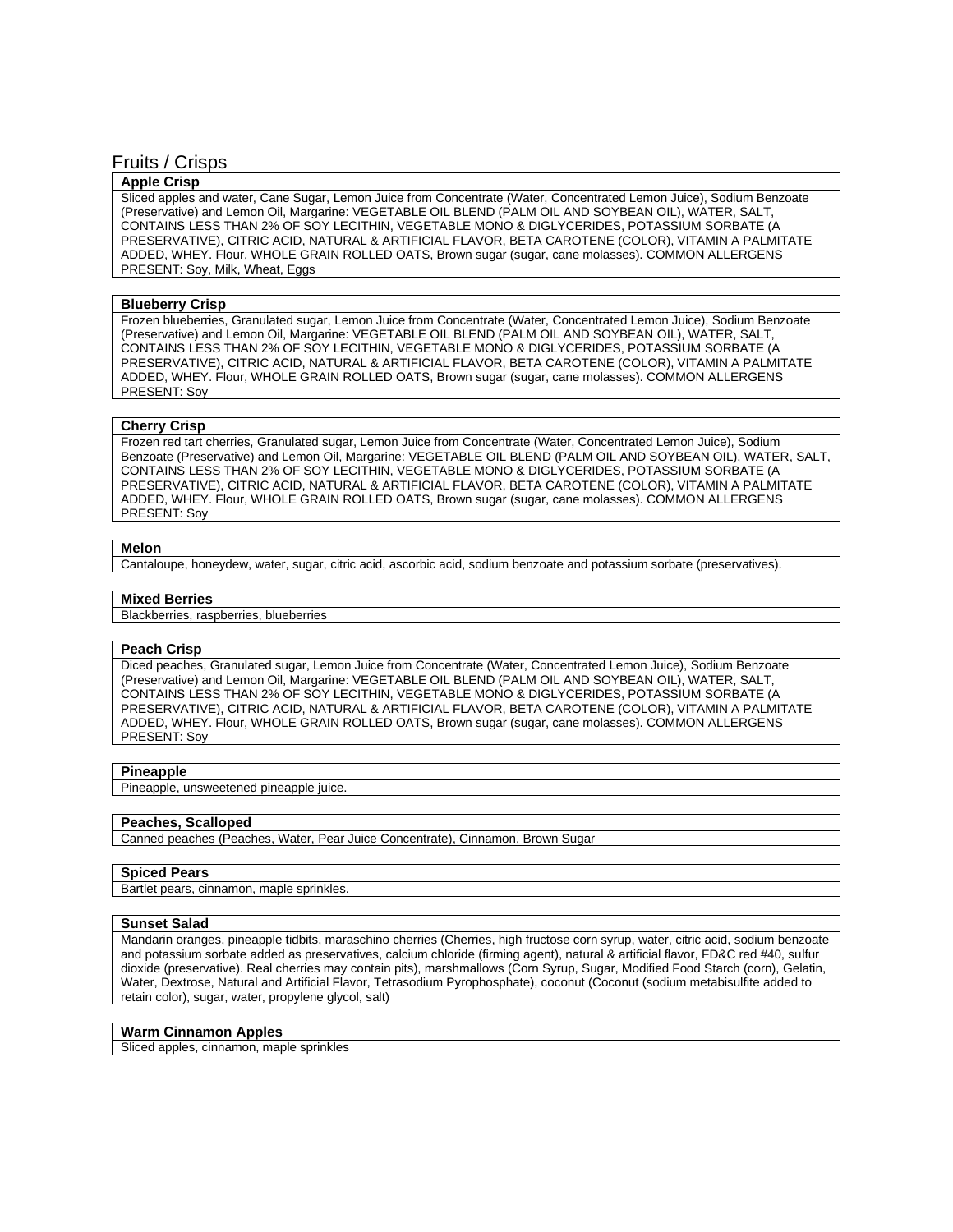# Dairy

#### **Cottage Cheese**

Cultured nonfat milk, nonfat milk, contains less than 2% of salt, food starch-modified (tapioca), artificial color (titanium dioxide), guar gum, mono and diglycerides, carrageenan, locust bean gum, polysorbate 80, potassium sorbate (preservative), lactic acid, citric acid, acetic acid, natural and artificial flavors, vitamin A palmitate and microbial enzymes. COMMON ALLERGENS PRESENT: Milk

# Grains

# **Biscuit, Garlic and Cheddar**

ENRICHED FLOUR BLEACHED (WHEAT FLOUR, NIACIN, FERROUS SULFATE, THIAMIN MONONITRATE, RIBOFLAVIN, FOLIC ACID), WATER, SOYBEAN OIL, IMITATION CHEDDAR CHEESE (CHEDDAR CHEESE [MILK, CHEESE CULTURE, SALT, ENZYMES, COLOR ADDED], WATER, PALM OIL, CORN STARCH, MODIFIED POTATO STARCH, SODIUM PHOSPHATE, WHEY, SALT, NATURAL FLAVOR, LACTIC ACID, SORBIC ACID [PRESERVATIVE], COLOR ADDED), SUGAR, HYDROGENATED SOYBEAN OIL, BUTTERMILK, BAKING SODA, SALT, SODIUM ALUMINUM PHOSPHATE, DATEM, SODIUM ACID PYROPHOSPHATE, SODIUM CASEINATE, MODIFIED CORN STARCH, WHEAT PROTEIN ISOLATE, DRIED PARSLEY, NATURAL AND ARTIFICIAL FLAVOR, YEAST EXTRACT, MILKFAT, MONOSODIUM GLUTAMATE, ASCORBIC ACID, NATURAL FLAVOR, HYDROLYZED SOY PROTEIN, ARTIFICIAL COLOR. COMMON ALLERGENS PRESENT: Milk, Wheat, Soy

#### **Biscuit, Whole Grain**

WATER, WHOLE WHEAT FLOUR, ENRICHED FLOUR BLEACHED (WHEAT FLOUR, NIACIN, FERROUS SULFATE, THIAMIN MONONITRATE, RIBOFLAVIN, FOLIC ACID), SOYBEAN OIL, HYDROGENATED SOYBEAN OIL, SUGAR, BUTTERMILK, SODIUM ALUMINUM PHOSPHATE, NONFAT MILK, BAKING SODA, DATEM, WHEY PROTEIN CONCENTRATE, CALCIUM ACID PYROPHOSPHATE, SALT, POTASSIUM BICARBONATE, WHEY, POTASSIUM CHLORIDE, WHEAT PROTEIN ISOLATE, PECTIN,CREAM, NATURAL FLAVOR. COMMON ALLERGENS PRESENT: Milk, Wheat

#### **Brown Rice**

Whole grain parboiled brown rice.

#### **Croissant**

Enriched Flour (Wheat Flour, Malted Barley Flour, Niacin, Iron, Thiamin Mononitrate, Riboflavin, Folic Acid), Water, Margarine [Palm Oil, Water Soybean Oil, Sugar, Soy Lecithin, Mono & Diglycerides, Potassium Sorbate and Citric Acid (Added as Preservatives) Natural and Artificial Flavors, Beta Carotene, Vitamin A Palmitate], High Fructose Corn Syrup, Contains 2% or less of the following: Yeast, Salt, Whey, Modified Corn Starch, Calcium Propionate, Artificial Flavor, Calcium Sulfate, Ascorbic Acid, Enzymes, Calcium Phosphate. COMMON ALLERGENS PRESENT: Wheat, Soy, Milk

#### **Garlic Bread**

ENRICHED FLOUR (WHEAT FLOUR, MALTED BARLEY FLOUR, NIACIN, REDUCED IRON, THIAMIN MONONITRATE, RIBOFLAVIN, FOLIC ACID), WATER, SOYBEAN OIL, PALM OIL, SALT, DEXTROSE, GARLIC POWDER, YEAST (ASCORBIC ACID, CELLULOSE GUM), DOUGH IMPROVER (ENRICHED WHEAT FLOUR [WHEAT FLOUR, NIACIN, REDUCED IRON, THIAMIN MONONITRATE, RIBOFLAVIN, FOLIC ACID], ASCORBIC ACID, MALTED BARLEY FLOUR, ENZYMES), ONION POWDER, WHEAT GLUTEN, BUTTER (CREAM, SALT), INACTIVE YEAST, SOY LECITHIN, NATURAL FLAVOR, ANNATTO, PARSLEY FLAKES. COMMON ALLERGENS PRESENT: Wheat, Soy, Milk

# **Hamburger Bun**

ENRICHED BLEACHED FLOUR [WHEAT FLOUR, MALTED BARLEY FLOUR, WHEAT STARCH, REDUCED IRON, THIAMINE MONONITRATE (VITAMIN B1), RIBOFLAVIN (VITAMIN B2), NIACIN (VITAMIN B3), FOLIC ACID], WATER, HIGH FRUCTOSE CORN SYRUP, YEAST, SOYBEAN OIL, WHEAT GLUTEN, SALT, MONOGLYCERIDES, CALCIUM PROPIONATE (A PRESERVATIVE), VINEGAR, SODIUM STEAROYL LACTYLATE, CALCIUM SULFATE, CITRIC ACID, ASCORBIC ACID, AZODICARBONAMIDE, CALCIUM PEROXIDE. COMMON ALLERGENS PRESENT: Wheat

#### **Individually Wrapped Whole Wheat Bread**

Enriched Flour (Wheat Flour, Malted Barley Flour, Niacin, Iron, Thiamin Mononitrate, Riboflavin, Folic Acid), Water, Sugar, Soybean Oil, Contains 2% or less of the following: Salt, Yeast, Monoglycerides, Wheat Gluten, Calcium Propionate (Preservative), Ascorbic Acid. COMMON ALLERGENS PRESENT Wheat

#### **Rye Bun**

Enriched wheat flour (wheat flour, malted barley flour, niacin, iron, thiamin mononitrate, riboflavin, folic acid), water, yeast, rye flour, high fructose corn syrup, wheat gluten, contains 2% or less of the following: caramel color, soybean oil, salt, caraway seeds, lactic acid, monocalcium phosphate, phosphoric acid, acetic acid, corn starch, calcium sulfate, ammonium chloride, monoglycerides, calcium propionate (preservative), natural flavors, ammonium sulfate, sodium stearoyl lactylate, calcium peroxide, ascorbic acid. Common allergens present: Wheat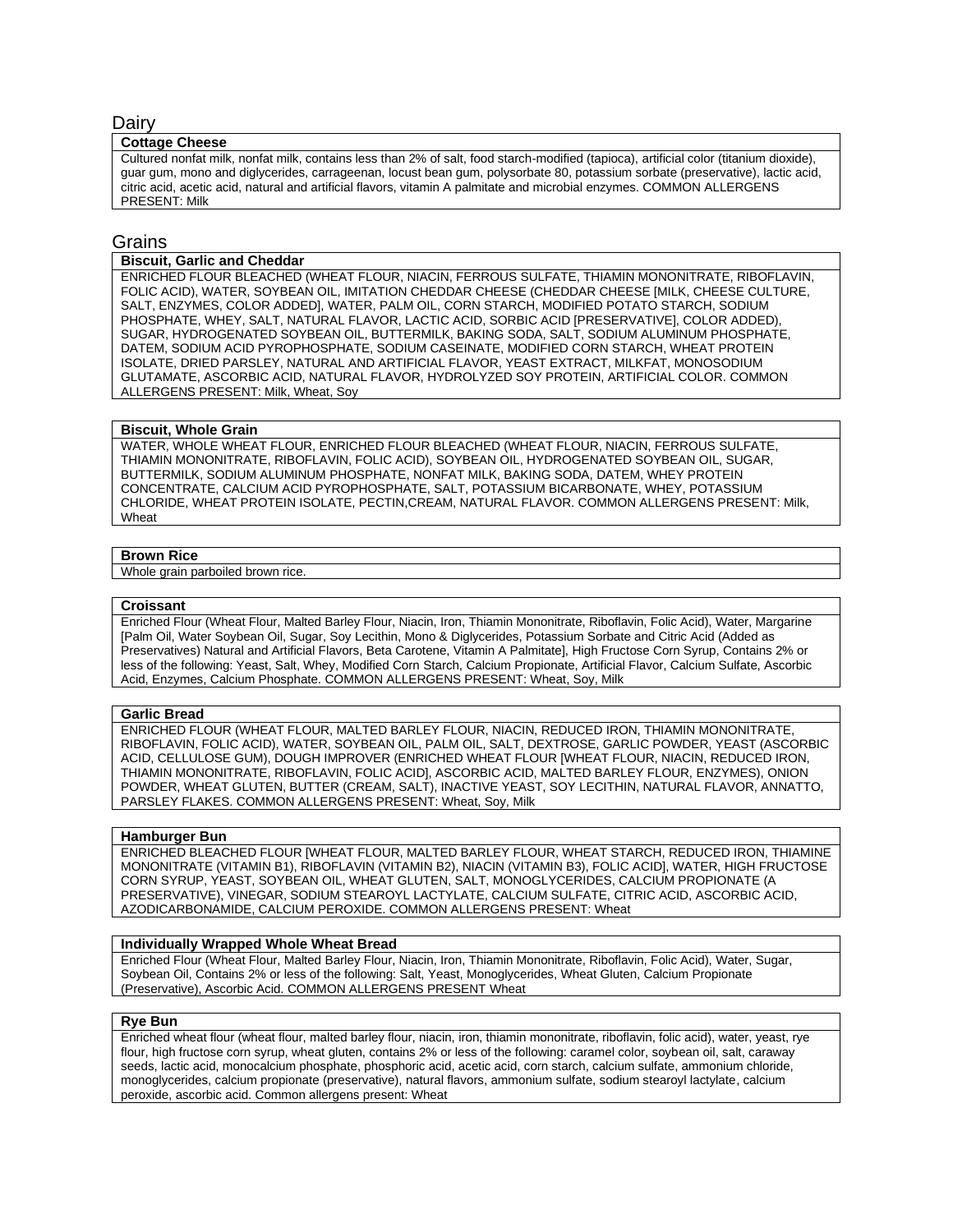# **Desserts**

# **Angel Food Cake**

EGG WHITES, GUAR GUM, TRIETHYL CITRATE, SUGAR, ENRICHED BLEACHED WHEAT FLOUR (BLEACHED WHEAT FLOUR, NIACIN, REDUCED IRON, THIAMIN MONONITRATE, RIBOFLAVIN, FOLIC ACID), BOURBONNAIS VANILLA (NATURAL AND ARTIFICIAL FLAVORS, WATER, ETHYL ALCOHOL, CARAMEL COLOR, PARTIALLY INVERTED SUGAR SYRUP, GLYCERIN, CITRIC ACID), CREAM OF TARTAR (CALCIUM SULFATE, MONOCALCIUM PHOSPHATE, ADIPIC ACID AND CORNSTARCH), SALT, SOYBEAN OIL, MILK PROTEIN CONCENTRATE, NON-FAT DRY MILK, LACTOSE. COMMON ALLERGENS PRESENT: Eggs, Wheat, Soy, Milk

# **Cake, Chocolate**

Sugar, water, enriched bleached wheat flour [bleached wheat flour, niacin, reduced iron, thiamin mononitrate, riboflavin, folic acid], eggs, soybean oil, milk [milk, vitamin D3], semisweet chocolate chips [sugar, chocolate liquor, cocoa butter, soy lecithin, natural vanilla extract], cocoa (alkalized), glucose syrup, corn and wheat starch, propylene glycol mono and diesters (emulsifier), baking soda, food starch-modified, whey protein concentrate, natural and artificial flavors, wheat gluten, whey, salt, cream [milk], propylene glycol, gum blend (guar gum and xanthan gum), sodium aluminum phosphate, sodium acid pyrophosphate, monoand diglyceride (emulsifier), soy lecithin (emulsifier), sorbitan monostearate, glucono delta lactone, polysorbate 60 and 80, glycerin, citric acid, monocalcium phosphate, FD&C red 3 & 40, FD&C blue 1, dipotassium phosphate, FD&C yellow 6, BHT, sodium benzoate (preservative), carrageenan. COMMON ALLERGENS PRESENT: Egg, Milk, Soy, Wheat

# **Cake, Red Velvet**

Sugar, water, enriched bleached wheat flour [bleached wheat flour, niacin, reduced iron, thiamin mononitrate, riboflavin, folic acid], eggs, cream cheese [pasteurized cultured milk and cream, salt, gum blend (locust bean gum, guar gum and xanthan gum)], soybean oil, corn and wheat starch, propylene glycol mono and diesters (emulsifier), butter [pasteurized cream, salt], milk [milk, vitamin D3], food starch-modified, baking soda, wheat gluten, whey protein concentrate, whey, glucose syrup, natural and artificial flavors, cocoa (alkalized), salt, sodium acid pyrophosphate, cellulose, sodium aluminum phosphate, gum blend (guar gum, xanthan gum), monocalcium phosphate, glucono-delta-lactone, propylene glycol, polysorbate 60 & 80, soy lecithin (emulsifier), mono- and diglyceride (emulsifier), sorbitan monostearate, citric acid, FD&C red 40, potassium sorbate (preservative), glycerin, BHT, FD&C blue 1. COMMON ALLERGENS PRESENT: Egg, Milk, Soy, Wheat

# **Cake, Yellow**

Sugar, water, enriched bleached wheat flour [bleached wheat flour, niacin, reduced iron, thiamin mononitrate, riboflavin, folic acid], eggs, soybean oil, butter [pasteurized cream, salt], milk [milk, vitamin D3], corn and wheat starch, propylene glycol monoand diesters (emulsifier), baking soda, food starch-modified, wheat gluten, glucose syrup, whey protein concentrate, whey, cellulose, salt, natural and artificial flavors, sodium aluminum phosphate, sodium acid pyrophosphate, soy lecithin (emulsifier), gum blend (guar gum and xanthan gum), citric acid, monocalcium phosphate, glucono-delta-lactone, mono- and diglyceride (emulsifier), sorbitan monostearate, polysorbate 60, BHT, FD&C yellow 5 and 6, FD&C red 3 and 40, glycerin, sodium benzoate (preservative). COMMON ALLERGENS PRESENT: Egg, Milk, Wheat, Soy

# **Chocolate Chip Cookie**

Enriched wheat flour, sugar, chocolate chips (sugar, chocolate liquor, cocoa butter, dextrose, soy lecithin as an emulsifier, salt, and artificial flavoring added), margarine (palm oil, soybean oil, water, salt, mono and diglycerides, soy lecithin, sodium benzoate (a preservative), artificially flavored, artificially colored with beta carotene, vitamin a palmitate added), shortening (palm oil), whole eggs, invert sugar, vanilla flavor, white chocolate powder, soda bicarbonate, salt, butter flavor. COMMON ALLERGENS PRESENT: Wheat, Egg, Milk, Soy

# **Lemon Bar**

Sugar, Butter, Enriched Flour [wheat flour, malted barley flour, niacin, iron, thiamin mononitrate, riboflavin, folic acid], Eggs, Water, Margarine [soybean oil, palm oil, water, salt, mono & diglycerides,nonfat dry milk, soy lecithin, vitamin A palmitate, beta carotene], Lemon Juice, Lemon Peel [lemon peel, sugar, lemon oil], Baking Powder [sodium acid pyrophosphate, sodium bicarbonate, corn starch, monocalcium phosphate], Salt. COMMON ALLERGENS PRESENT: Egg, Milk, Wheat, Soy

# **Lemon Squares**

Enriched Wheat Flour (Bleached Flour, Niacin, Reduced Iron, Thiamine Mononitrate, Riboflavin, Folic Acid), Sugar, Vegetable Shortening (Partially Hydrogenated Soybean and Cottonseed Oils with TBHQ and Citric Acid to help protect flavor), High Fructose Corn Syrup, Corn Syrup, Sorbitol, Eggs, Mono and Diglycerides, Palm Kernel Oil, Modified Corn Starch, Lemon Fruit (Corn Syrup, Lemon Peel, Lemon Puree, Pectin, Phosphoric Acid, Artificial Flavors, Citric Acid, Yellow #5, Sodium Benzoate), Natural and Artificial Flavors, Salt, Corn Flour, Egg Whites, Sodium Propionate, Baking Soda, Soy Lecithin, Yellow #5. Common Allergens Present: